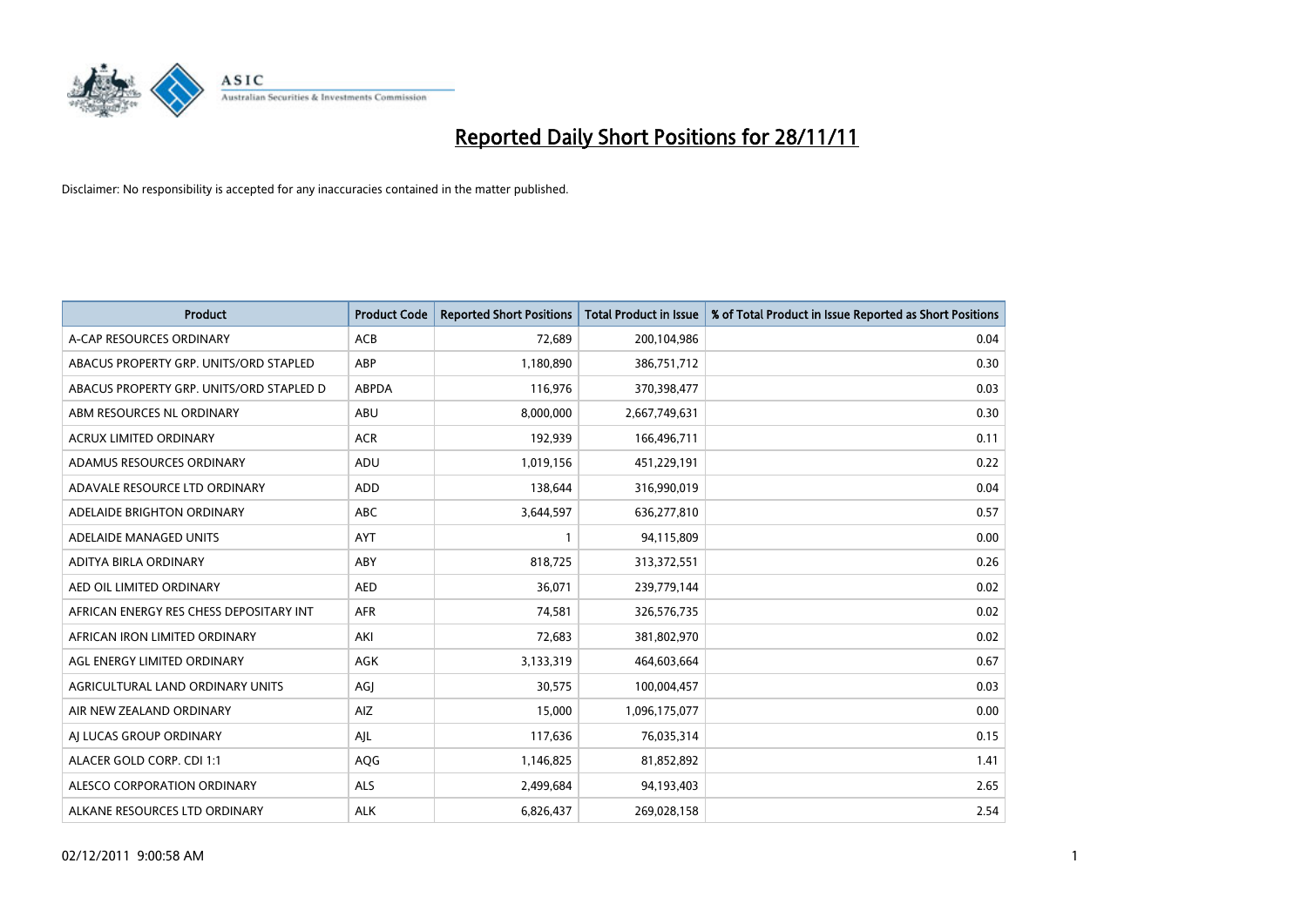

| Product                                | <b>Product Code</b> | <b>Reported Short Positions</b> | Total Product in Issue | % of Total Product in Issue Reported as Short Positions |
|----------------------------------------|---------------------|---------------------------------|------------------------|---------------------------------------------------------|
| ALLIANCE RESOURCES ORDINARY            | AGS                 | 13,756                          | 341,172,309            | 0.00                                                    |
| ALLIED GOLD MIN PLC CDI 1:1            | <b>ALD</b>          | 5,261                           | 73,573,896             | 0.01                                                    |
| ALLIED HEALTH LTD ORDINARY             | AHZ                 | 134,528                         | 643,360,097            | 0.02                                                    |
| ALTONA MINING LTD ORDINARY             | <b>AOH</b>          | 797,275                         | 518,687,704            | 0.16                                                    |
| ALUMINA LIMITED ORDINARY               | <b>AWC</b>          | 39,179,996                      | 2,440,196,187          | 1.61                                                    |
| AMADEUS ENERGY ORDINARY                | AMU                 | 454,000                         | 275,867,211            | 0.16                                                    |
| AMALGAMATED HOLDINGS ORDINARY          | AHD                 | 1,924                           | 157,480,461            | 0.00                                                    |
| AMCOR LIMITED ORDINARY                 | AMC                 | 3,958,840                       | 1,221,776,347          | 0.30                                                    |
| AMP LIMITED ORDINARY                   | AMP                 | 10,074,164                      | 2,854,672,784          | 0.32                                                    |
| AMPELLA MINING ORDINARY                | <b>AMX</b>          | 750,268                         | 205,985,108            | 0.36                                                    |
| ANSELL LIMITED ORDINARY                | <b>ANN</b>          | 2,979,025                       | 131,197,201            | 2.25                                                    |
| ANTARES ENERGY LTD ORDINARY            | AZZ                 | 70,650                          | 263,000,000            | 0.03                                                    |
| ANZ BANKING GRP LTD ORDINARY           | ANZ                 | 18,906,085                      | 2,634,777,566          | 0.71                                                    |
| APA GROUP STAPLED SECURITIES           | APA                 | 7,475,291                       | 639,334,625            | 1.16                                                    |
| APEX MINERALS NL ORDINARY              | <b>AXM</b>          | 885,146                         | 5,550,243,713          | 0.02                                                    |
| APN EUROPEAN RETAIL UNITS STAPLED SEC. | <b>AEZ</b>          | 11,832                          | 544,910,660            | 0.00                                                    |
| APN NEWS & MEDIA ORDINARY              | <b>APN</b>          | 25,984,390                      | 630,211,415            | 4.12                                                    |
| AQUARIUS PLATINUM. ORDINARY            | <b>AQP</b>          | 3,096,213                       | 470,312,578            | 0.64                                                    |
| AOUILA RESOURCES ORDINARY              | <b>AQA</b>          | 6,131,915                       | 374,368,499            | 1.61                                                    |
| ARAFURA RESOURCE LTD ORDINARY          | ARU                 | 10,484,841                      | 367,980,342            | 2.83                                                    |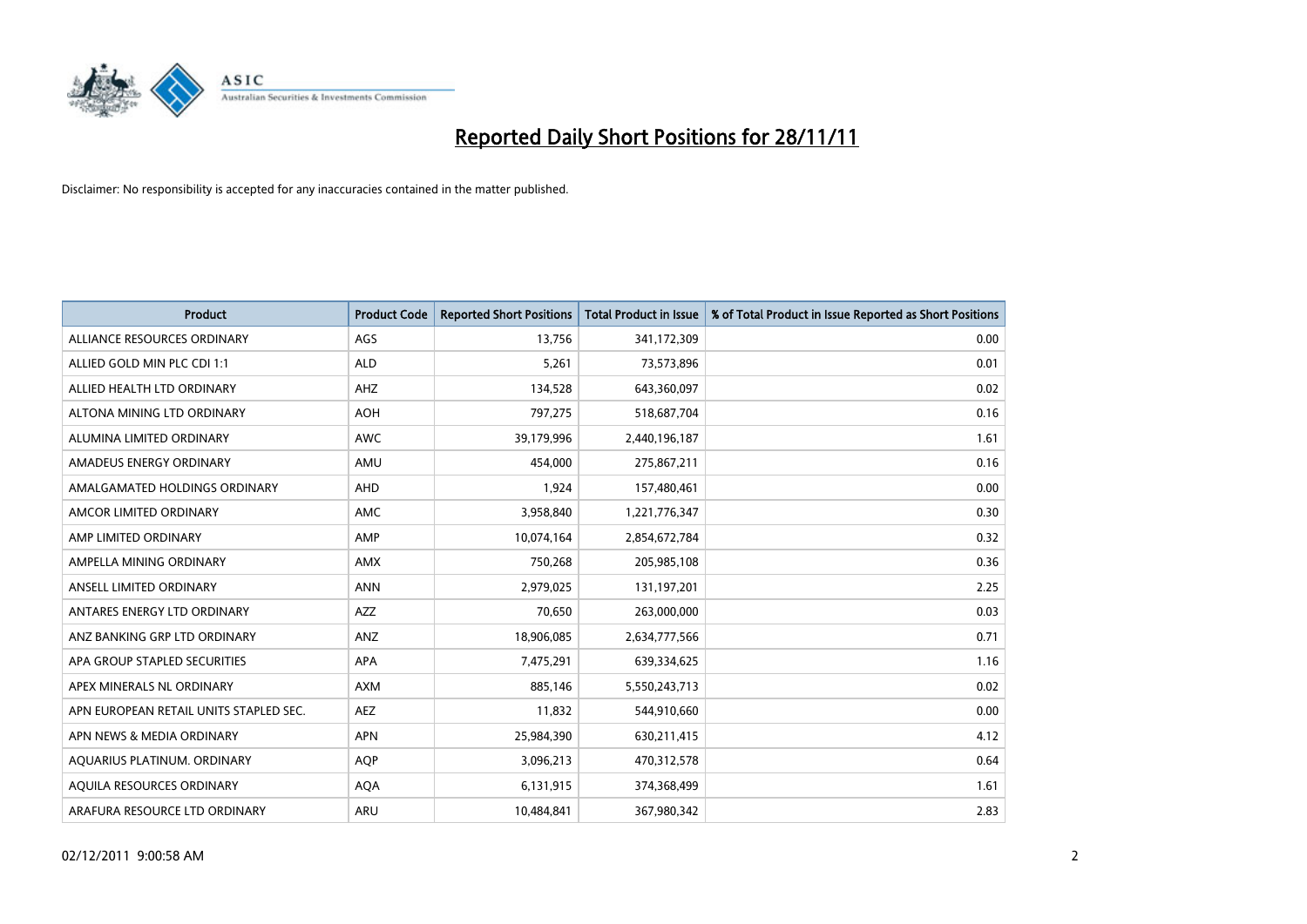

| <b>Product</b>                          | <b>Product Code</b> | <b>Reported Short Positions</b> | Total Product in Issue | % of Total Product in Issue Reported as Short Positions |
|-----------------------------------------|---------------------|---------------------------------|------------------------|---------------------------------------------------------|
| ARB CORPORATION ORDINARY                | <b>ARP</b>          | 14,120                          | 72,481,302             | 0.01                                                    |
| ARDENT LEISURE GROUP STAPLED SECURITIES | AAD                 | 493,714                         | 324,236,390            | 0.15                                                    |
| ARISTOCRAT LEISURE ORDINARY             | ALL                 | 24,545,503                      | 543,181,024            | 4.54                                                    |
| ASCIANO LIMITED DEFERRED SETTLEMENT     | <b>AIODA</b>        | 1,425,681                       | 2,926,103,883          | 0.05                                                    |
| <b>ASCIANO LIMITED ORDINARY</b>         | <b>AIO</b>          | 7,884,971                       | 2,926,103,883          | 0.26                                                    |
| ASG GROUP LIMITED ORDINARY              | <b>ASZ</b>          | 102,638                         | 171,456,889            | 0.06                                                    |
| ASPEN GROUP ORD/UNITS STAPLED           | <b>APZ</b>          | 986,201                         | 591,084,183            | 0.16                                                    |
| ASPIRE MINING LTD ORDINARY              | <b>AKM</b>          | 551,287                         | 620,594,556            | 0.09                                                    |
| ASTON RES LTD ORDINARY                  | <b>AZT</b>          | 2,305,165                       | 204,668,861            | 1.13                                                    |
| ASTRO JAP PROP GROUP STAPLED SECURITIES | AJA                 | 18,161                          | 58,445,002             | 0.03                                                    |
| ASX LIMITED ORDINARY                    | ASX                 | 2,206,681                       | 175,136,729            | 1.24                                                    |
| ATLANTIC LIMITED ORDINARY               | ATI                 | 83,408                          | 114,494,562            | 0.07                                                    |
| ATLAS IRON LIMITED ORDINARY             | <b>AGO</b>          | 13,986,062                      | 894,359,560            | 1.54                                                    |
| <b>AURORA OIL &amp; GAS ORDINARY</b>    | <b>AUT</b>          | 11,795,199                      | 411,655,343            | 2.88                                                    |
| AUSDRILL LIMITED ORDINARY               | ASL                 | 184,047                         | 302,888,156            | 0.05                                                    |
| AUSENCO LIMITED ORDINARY                | AAX                 | 1,289,191                       | 123,258,843            | 1.04                                                    |
| <b>AUSTAL LIMITED ORDINARY</b>          | ASB                 | 310,517                         | 188,069,638            | 0.16                                                    |
| AUSTAR UNITED ORDINARY                  | <b>AUN</b>          | 7,088,367                       | 1,271,505,737          | 0.56                                                    |
| AUSTBROKERS HOLDINGS ORDINARY           | <b>AUB</b>          | $\overline{2}$                  | 55,419,436             | 0.00                                                    |
| AUSTIN ENGINEERING ORDINARY             | <b>ANG</b>          | 4,847                           | 72,014,403             | 0.00                                                    |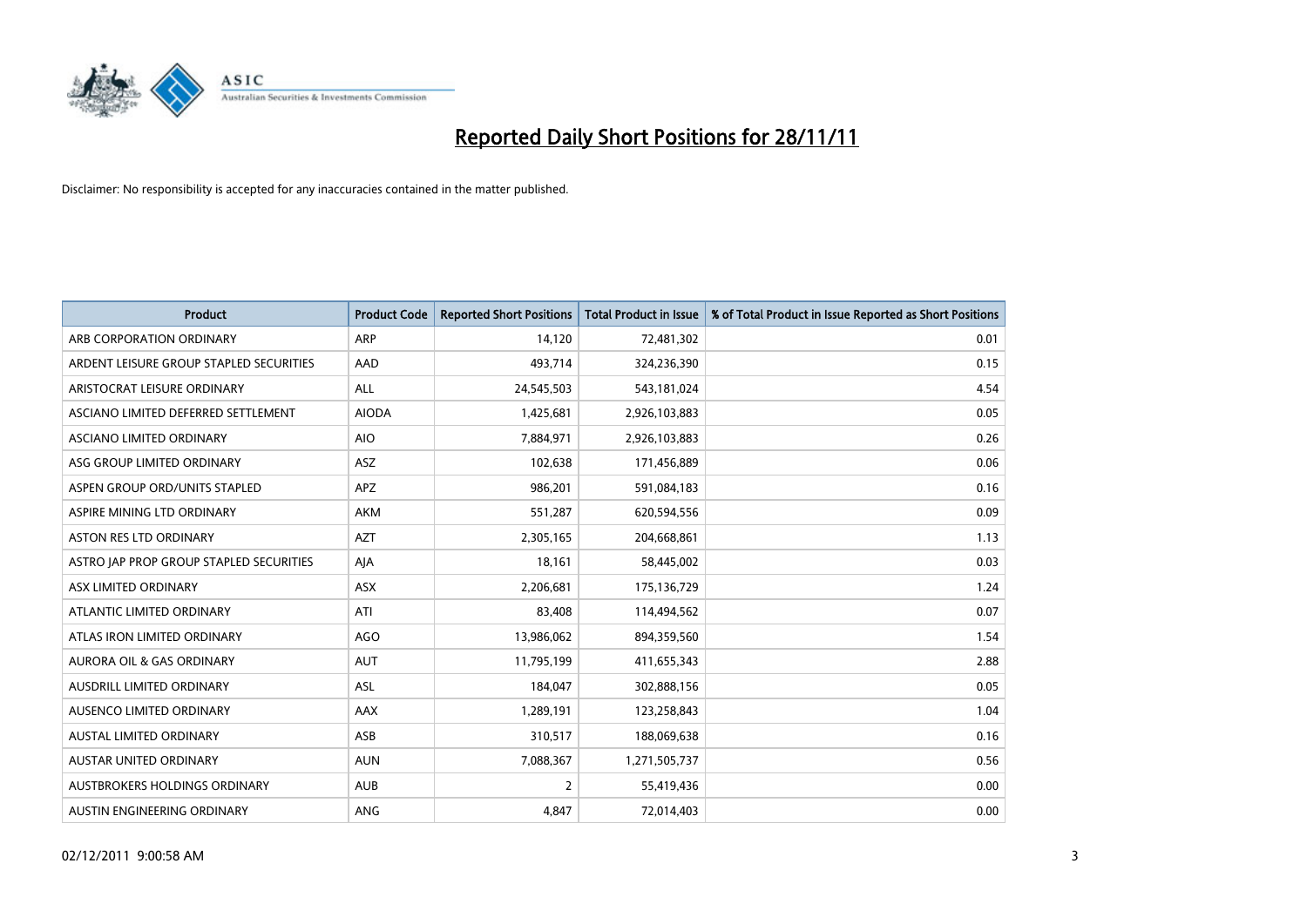

| <b>Product</b>                       | <b>Product Code</b> | <b>Reported Short Positions</b> | <b>Total Product in Issue</b> | % of Total Product in Issue Reported as Short Positions |
|--------------------------------------|---------------------|---------------------------------|-------------------------------|---------------------------------------------------------|
| <b>AUSTRALAND ASSETS ASSETS</b>      | AAZPB               | 1,168                           | 2,750,000                     | 0.04                                                    |
| AUSTRALAND PROPERTY STAPLED SECURITY | <b>ALZ</b>          | 547,483                         | 576,846,597                   | 0.07                                                    |
| AUSTRALIAN AGRICULT, ORDINARY        | AAC                 | 929,309                         | 312,892,824                   | 0.29                                                    |
| <b>AUSTRALIAN EDUCATION UNITS</b>    | <b>AEU</b>          | 625,000                         | 175,465,397                   | 0.36                                                    |
| AUSTRALIAN FOUNDAT, ORDINARY         | AFI                 | 11,400                          | 1,023,675,745                 | 0.00                                                    |
| AUSTRALIAN INFRASTR, UNITS/ORDINARY  | <b>AIX</b>          | 12,717,766                      | 620,733,944                   | 2.03                                                    |
| AUSTRALIAN MINES LTD ORDINARY        | <b>AUZ</b>          | 1,400,000                       | 636,910,317                   | 0.22                                                    |
| AUSTRALIAN PHARM. ORDINARY           | API                 | 598,783                         | 488,115,883                   | 0.12                                                    |
| AUTOMOTIVE HOLDINGS ORDINARY         | <b>AHE</b>          | 1,743                           | 260,579,682                   | 0.00                                                    |
| AVEXA LIMITED ORDINARY               | <b>AVX</b>          | 243,657                         | 847,688,779                   | 0.03                                                    |
| AWE LIMITED ORDINARY                 | AWE                 | 2,570,598                       | 521,871,941                   | 0.49                                                    |
| AZUMAH RESOURCES ORDINARY            | <b>AZM</b>          | 342,606                         | 282,020,356                   | 0.12                                                    |
| BANDANNA ENERGY ORDINARY             | <b>BND</b>          | 1,170,071                       | 528,481,199                   | 0.22                                                    |
| BANK OF QUEENSLAND. ORDINARY         | <b>BOQ</b>          | 11,444,702                      | 225,369,547                   | 5.06                                                    |
| <b>BANNERMAN RESOURCES ORDINARY</b>  | <b>BMN</b>          | 142,966                         | 234,435,934                   | 0.06                                                    |
| <b>BASE RES LIMITED ORDINARY</b>     | <b>BSE</b>          | 1,272,218                       | 460,440,029                   | 0.28                                                    |
| BATHURST RESOURCES ORDINARY          | <b>BTU</b>          | 12,528,415                      | 689,447,997                   | 1.80                                                    |
| <b>BAUXITE RESOURCE LTD ORDINARY</b> | <b>BAU</b>          | 111,797                         | 235,379,896                   | 0.05                                                    |
| <b>BC IRON LIMITED ORDINARY</b>      | <b>BCI</b>          | 116,309                         | 95,311,000                    | 0.13                                                    |
| BEACH ENERGY LIMITED ORDINARY        | <b>BPT</b>          | 6,828,293                       | 1,107,635,932                 | 0.61                                                    |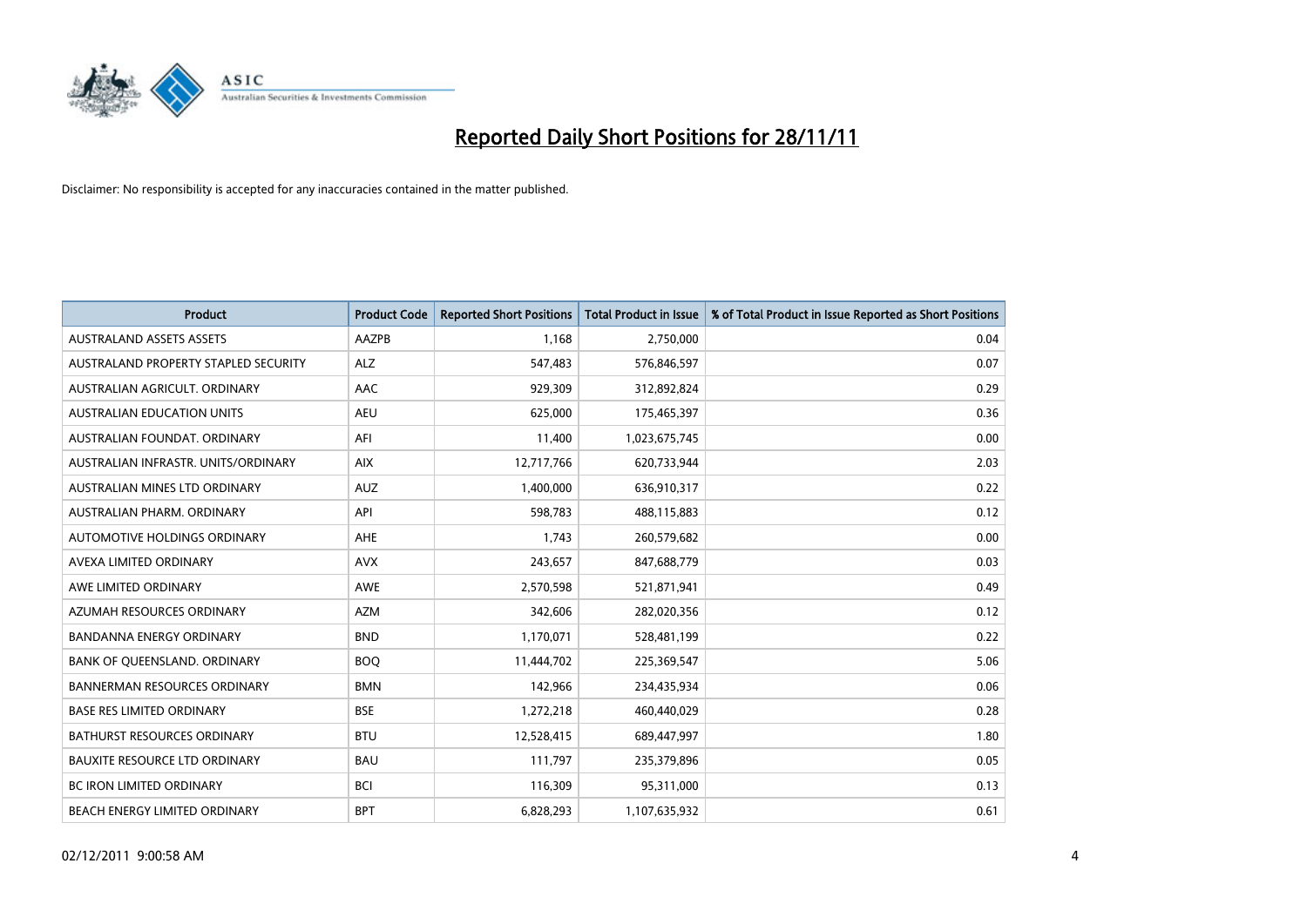

| <b>Product</b>                                 | <b>Product Code</b> | <b>Reported Short Positions</b> | Total Product in Issue | % of Total Product in Issue Reported as Short Positions |
|------------------------------------------------|---------------------|---------------------------------|------------------------|---------------------------------------------------------|
| BEADELL RESOURCE LTD ORDINARY                  | <b>BDR</b>          | 3,254,646                       | 657,906,946            | 0.50                                                    |
| BENDIGO AND ADELAIDE ORDINARY                  | <b>BEN</b>          | 5,751,566                       | 365,816,262            | 1.57                                                    |
| BERKELEY RESOURCES ORDINARY                    | <b>BKY</b>          | 179,238                         | 174,298,273            | 0.10                                                    |
| BETASHARES ASX RES ETF UNITS                   | <b>ORE</b>          | 88,220                          | 4,519,665              | 1.95                                                    |
| BHP BILLITON LIMITED ORDINARY                  | <b>BHP</b>          | 27,051,790                      | 3,211,496,105          | 0.81                                                    |
| <b>BILLABONG ORDINARY</b>                      | <b>BBG</b>          | 28,467,528                      | 255,102,103            | 11.15                                                   |
| <b>BIONOMICS LIMITED ORDINARY</b>              | <b>BNO</b>          | 4,293                           | 344,731,779            | 0.00                                                    |
| <b>BIOTA HOLDINGS ORDINARY</b>                 | <b>BTA</b>          | 1,476,119                       | 181,703,711            | 0.80                                                    |
| <b>BISALLOY STEEL ORDINARY</b>                 | <b>BIS</b>          | 84,480                          | 216,455,965            | 0.04                                                    |
| BKI INVESTMENT LTD ORDINARY                    | <b>BKI</b>          | 508                             | 425,549,573            | 0.00                                                    |
| <b>BLACKTHORN RESOURCES ORDINARY</b>           | <b>BTR</b>          | 35,848                          | 122,918,000            | 0.03                                                    |
| <b>BLUESCOPE STEEL LTD INSTITUTIONAL OFFER</b> | <b>BSLXX</b>        | 3,793,143                       | $\mathbf{0}$           |                                                         |
| <b>BLUESCOPE STEEL LTD ORDINARY</b>            | <b>BSL</b>          | 81,238,547                      | 1,849,170,356          | 4.39                                                    |
| BLUESCOPE STEEL LTD RIGHTS 07-DEC-11           | <b>BSLR</b>         | 6,762,028                       | 1,479,336,285          | 0.47                                                    |
| <b>BOART LONGYEAR ORDINARY</b>                 | <b>BLY</b>          | 4,398,425                       | 461,163,412            | 0.94                                                    |
| <b>BOOM LOGISTICS ORDINARY</b>                 | <b>BOL</b>          | 337,999                         | 465,011,147            | 0.07                                                    |
| BORAL LIMITED, ORDINARY                        | <b>BLD</b>          | 31,846,688                      | 744,729,957            | 4.27                                                    |
| BOTSWANA METALS LTD ORDINARY                   | <b>BML</b>          | 7,000                           | 143,717,013            | 0.00                                                    |
| <b>BOW ENERGY LIMITED ORDINARY</b>             | <b>BOW</b>          | 602,644                         | 361,926,672            | 0.17                                                    |
| <b>BRADKEN LIMITED ORDINARY</b>                | <b>BKN</b>          | 2,885,990                       | 166,624,800            | 1.71                                                    |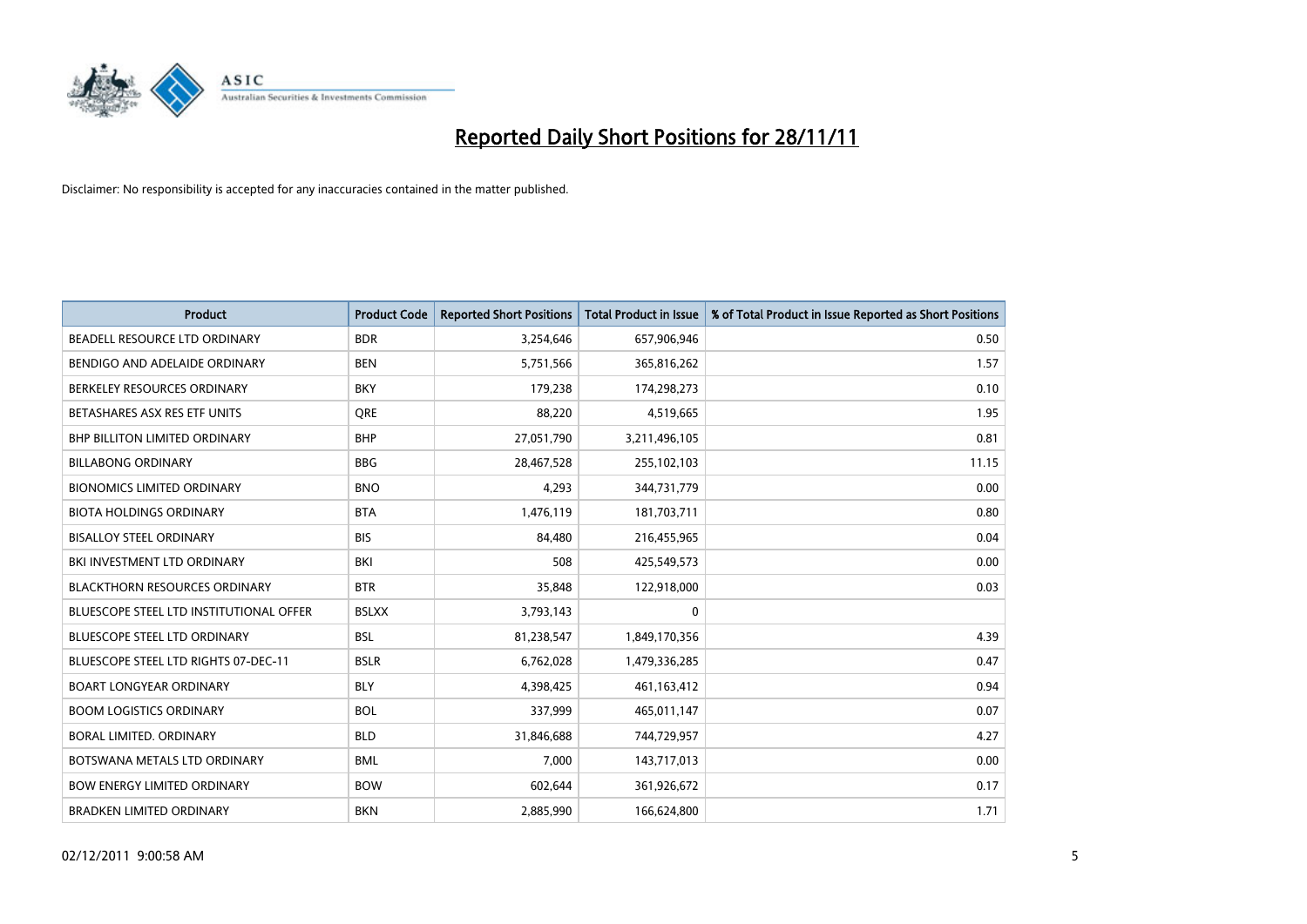

| Product                              | <b>Product Code</b> | <b>Reported Short Positions</b> | <b>Total Product in Issue</b> | % of Total Product in Issue Reported as Short Positions |
|--------------------------------------|---------------------|---------------------------------|-------------------------------|---------------------------------------------------------|
| <b>BRAMBLES LIMITED ORDINARY</b>     | <b>BXB</b>          | 14,601,860                      | 1,480,318,057                 | 0.98                                                    |
| BREVILLE GROUP LTD ORDINARY          | <b>BRG</b>          | 2,739                           | 130,095,322                   | 0.00                                                    |
| <b>BRICKWORKS LIMITED ORDINARY</b>   | <b>BKW</b>          | 74,560                          | 147,567,333                   | 0.05                                                    |
| <b>BROCKMAN RESOURCES ORDINARY</b>   | <b>BRM</b>          | 114,830                         | 144,803,151                   | 0.08                                                    |
| BT INVESTMENT MNGMNT ORDINARY        | <b>BTT</b>          | 1,242,337                       | 267,906,977                   | 0.47                                                    |
| <b>BURU ENERGY ORDINARY</b>          | <b>BRU</b>          | 576,979                         | 213,963,477                   | 0.28                                                    |
| <b>BWP TRUST ORDINARY UNITS</b>      | <b>BWP</b>          | 469,126                         | 520,012,793                   | 0.08                                                    |
| CABCHARGE AUSTRALIA ORDINARY         | CAB                 | 638,199                         | 120,437,014                   | 0.52                                                    |
| CALTEX AUSTRALIA ORDINARY            | <b>CTX</b>          | 6,152,896                       | 270,000,000                   | 2.28                                                    |
| CAMPBELL BROTHERS ORDINARY           | <b>CPB</b>          | 472,727                         | 67,503,411                    | 0.71                                                    |
| CAPE LAMBERT RES LTD ORDINARY        | <b>CFE</b>          | 999,055                         | 652,171,792                   | 0.15                                                    |
| CARABELLA RES LTD ORDINARY           | <b>CLR</b>          | 13,126                          | 104,603,539                   | 0.01                                                    |
| <b>CARBON ENERGY ORDINARY</b>        | <b>CNX</b>          | 3,293,755                       | 767,391,062                   | 0.43                                                    |
| <b>CARDNO LIMITED ORDINARY</b>       | CDD                 | 4,080                           | 110,301,978                   | 0.00                                                    |
| CARNARVON PETROLEUM ORDINARY         | <b>CVN</b>          | 4,658,923                       | 690,320,634                   | 0.66                                                    |
| CARNEGIE WAVE ENERGY ORDINARY        | <b>CWE</b>          | 83,000                          | 901,487,627                   | 0.01                                                    |
| <b>CARPATHIAN RESOURCES ORDINARY</b> | <b>CPN</b>          | 75,000                          | 265,533,501                   | 0.03                                                    |
| CARPENTARIA EXP. LTD ORDINARY        | CAP                 | 9,777                           | 98,991,301                    | 0.01                                                    |
| CARSALES.COM LTD ORDINARY            | <b>CRZ</b>          | 13,169,306                      | 233,971,831                   | 5.62                                                    |
| <b>CASH CONVERTERS ORDINARY</b>      | CCV                 | 55,296                          | 379,761,025                   | 0.01                                                    |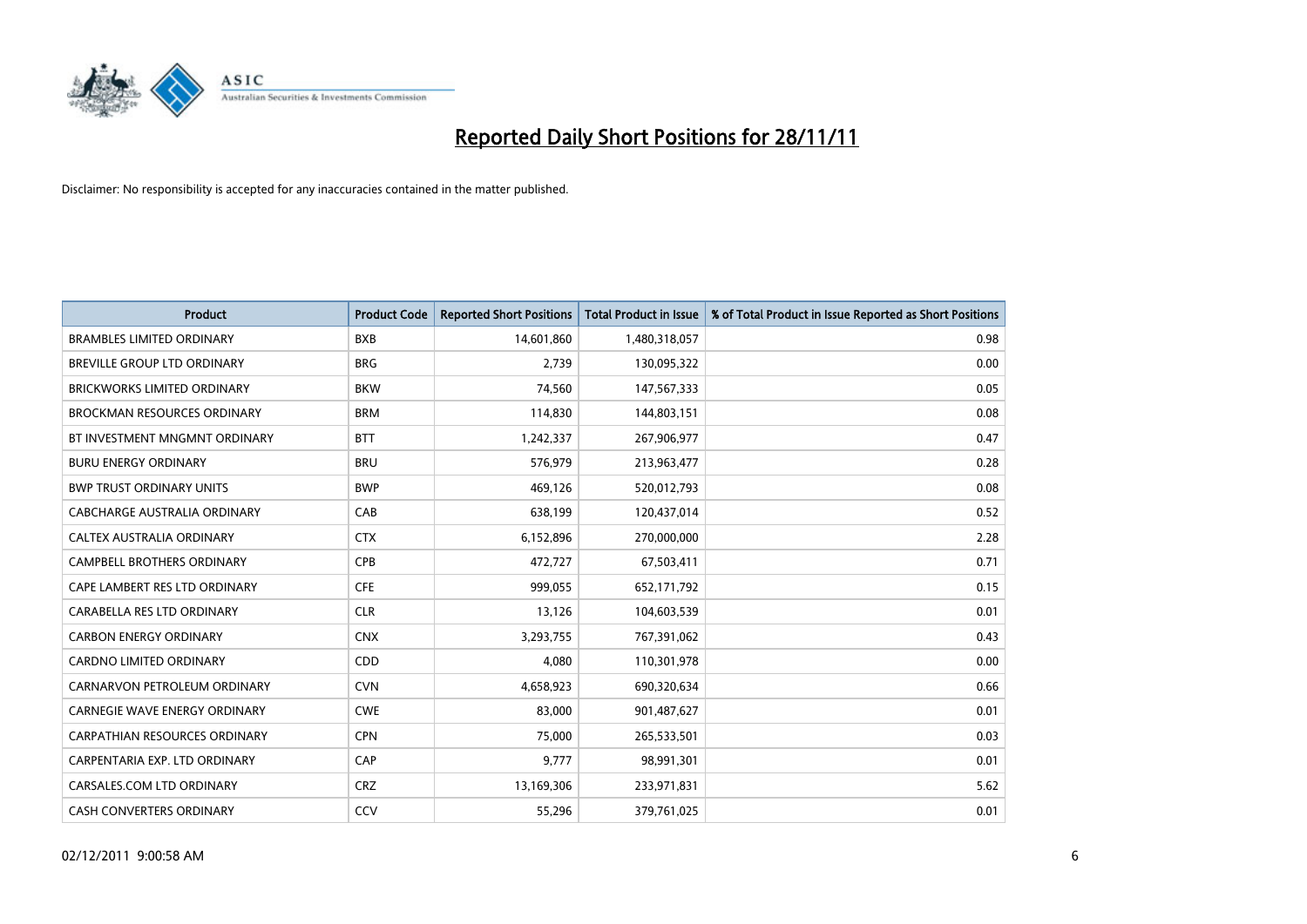

| Product                                    | <b>Product Code</b> | <b>Reported Short Positions</b> | <b>Total Product in Issue</b> | % of Total Product in Issue Reported as Short Positions |
|--------------------------------------------|---------------------|---------------------------------|-------------------------------|---------------------------------------------------------|
| <b>CASPIAN OIL &amp; GAS ORDINARY</b>      | <b>CIG</b>          | 50,000                          | 1,331,500,513                 | 0.00                                                    |
| <b>CEC GROUP LIMITED ORDINARY</b>          | <b>CEG</b>          | 1,750                           | 79,662,662                    | 0.00                                                    |
| <b>CELLNET GROUP ORDINARY</b>              | <b>CLT</b>          | 1,342                           | 61,231,382                    | 0.00                                                    |
| <b>CENTENNIAL COAL ORDINARY</b>            | <b>CEY</b>          | 391,533                         | 395,126,381                   | 0.10                                                    |
| CENTRAL PETROLEUM ORDINARY                 | <b>CTP</b>          | 11,455                          | 1,073,304,842                 | 0.00                                                    |
| <b>CENTRO PROPERTIES UNITS/ORD STAPLED</b> | <b>CNP</b>          | 2,537                           | 972,414,514                   | 0.00                                                    |
| CENTRO RETAIL GROUP STAPLED SECURITIES     | <b>CER</b>          | 821,171                         | 2,286,399,424                 | 0.03                                                    |
| CERAMIC FUEL CELLS ORDINARY                | <b>CFU</b>          | 215,745                         | 1,262,577,415                 | 0.02                                                    |
| <b>CFS RETAIL PROPERTY UNITS</b>           | <b>CFX</b>          | 68,560,562                      | 2,839,591,911                 | 2.44                                                    |
| <b>CHALICE GOLD MINES ORDINARY</b>         | <b>CHN</b>          | 200                             | 250,030,886                   | 0.00                                                    |
| CHALLENGER DIV.PRO. STAPLED UNITS          | <b>CDI</b>          | 128,682                         | 888,390,542                   | 0.01                                                    |
| <b>CHALLENGER INFRAST, STAPLED UNITS</b>   | <b>CIF</b>          | 41,127                          | 316,223,785                   | 0.01                                                    |
| <b>CHALLENGER LIMITED ORDINARY</b>         | <b>CGF</b>          | 5,505,380                       | 552,513,723                   | 1.01                                                    |
| CHANDLER MACLEOD LTD ORDINARY              | <b>CMG</b>          | 11,970                          | 466,466,720                   | 0.00                                                    |
| CHARTER HALL GROUP STAPLED US P DEF SET    | CHCDA               | 184,103                         | 306, 341, 272                 | 0.06                                                    |
| CHARTER HALL GROUP STAPLED US PROHIBIT.    | <b>CHC</b>          | 222,781                         | 308,040,283                   | 0.07                                                    |
| <b>CHARTER HALL OFFICE UNIT</b>            | CQO                 | 5,105,473                       | 493,319,730                   | 1.02                                                    |
| <b>CHARTER HALL RETAIL UNITS</b>           | <b>CQR</b>          | 1,423,324                       | 299,628,571                   | 0.46                                                    |
| CHORUS LIMITED DEFERRED SETTLEMENT         | <b>CNU</b>          | 2,425,958                       | 384,941,400                   | 0.61                                                    |
| CITADEL RESOURCE GRP ORDINARY              | CGG                 | 1,488,287                       | 2,420,045,889                 | 0.06                                                    |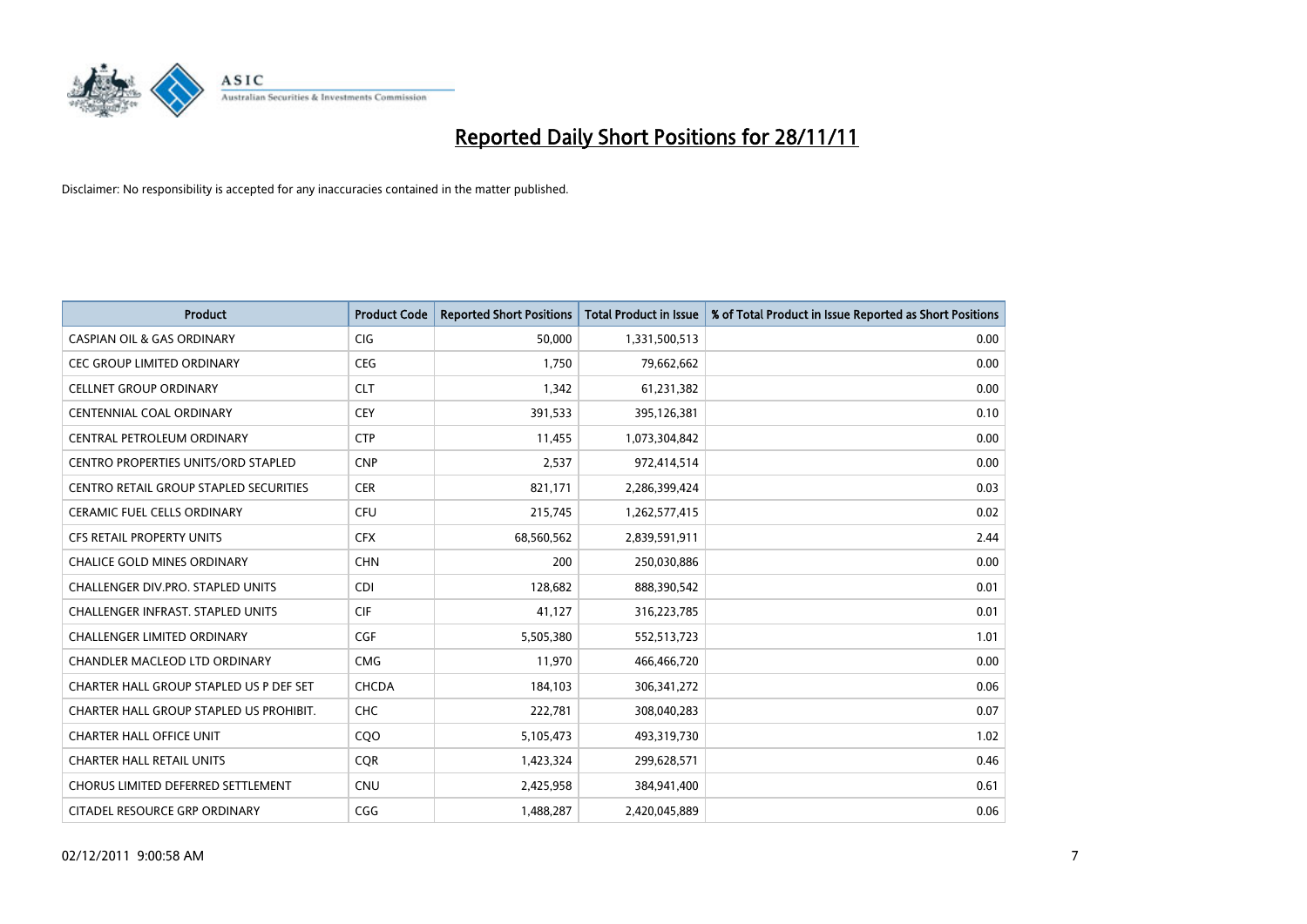

| Product                                 | <b>Product Code</b> | <b>Reported Short Positions</b> | <b>Total Product in Issue</b> | % of Total Product in Issue Reported as Short Positions |
|-----------------------------------------|---------------------|---------------------------------|-------------------------------|---------------------------------------------------------|
| CITIGOLD CORP LTD ORDINARY              | <b>CTO</b>          | 2,059,217                       | 1,105,078,301                 | 0.18                                                    |
| CLINUVEL PHARMACEUT. ORDINARY           | <b>CUV</b>          | 4,127                           | 30,394,206                    | 0.01                                                    |
| <b>CLOUGH LIMITED ORDINARY</b>          | <b>CLO</b>          | 122,159                         | 769,416,269                   | 0.01                                                    |
| <b>COAL &amp; ALLIED ORDINARY</b>       | <b>CNA</b>          | 867                             | 86,584,735                    | 0.00                                                    |
| COAL OF AFRICA LTD ORDINARY             | <b>CZA</b>          | 708,446                         | 611,960,610                   | 0.11                                                    |
| <b>COALSPUR MINES LTD ORDINARY</b>      | CPL                 | 1,029,821                       | 579,768,744                   | 0.16                                                    |
| <b>COALWORKS LIMITED ORDINARY</b>       | <b>CWK</b>          | 4,000                           | 149,088,955                   | 0.00                                                    |
| COBAR CONSOLIDATED ORDINARY             | CCU                 | 64,626                          | 205,783,037                   | 0.03                                                    |
| COCA-COLA AMATIL ORDINARY               | <b>CCL</b>          | 10,633,762                      | 759,567,552                   | 1.36                                                    |
| <b>COCHLEAR LIMITED ORDINARY</b>        | <b>COH</b>          | 2,942,163                       | 56,902,433                    | 5.16                                                    |
| COCKATOO COAL ORDINARY                  | <b>COK</b>          | 6,706,041                       | 1,016,196,908                 | 0.65                                                    |
| <b>COKAL LTD ORDINARY</b>               | <b>CKA</b>          | 408,415                         | 149,245,134                   | 0.27                                                    |
| <b>COLLINS FOODS LTD ORDINARY</b>       | <b>CKF</b>          | 85,000                          | 93,000,003                    | 0.09                                                    |
| COMMONWEALTH BANK, ORDINARY             | <b>CBA</b>          | 25,414,147                      | 1,576,237,644                 | 1.58                                                    |
| <b>COMMONWEALTH PROP ORDINARY UNITS</b> | <b>CPA</b>          | 24,888,278                      | 2,458,123,552                 | 1.00                                                    |
| <b>COMPASS RESOURCES ORDINARY</b>       | <b>CMR</b>          | 115,000                         | 1,403,744,100                 | 0.00                                                    |
| COMPUTERSHARE LTD ORDINARY              | <b>CPU</b>          | 5,212,556                       | 555,664,059                   | 0.89                                                    |
| <b>CONNECTEAST GROUP STAPLED</b>        | <b>CEU</b>          | 195,128                         | 3,940,145,951                 | 0.00                                                    |
| CONSOLIDATED MEDIA, ORDINARY            | <b>CMI</b>          | 1,635,891                       | 561,834,996                   | 0.29                                                    |
| CONTANGO MICROCAP ORDINARY              | <b>CTN</b>          | 7,500                           | 147,467,406                   | 0.01                                                    |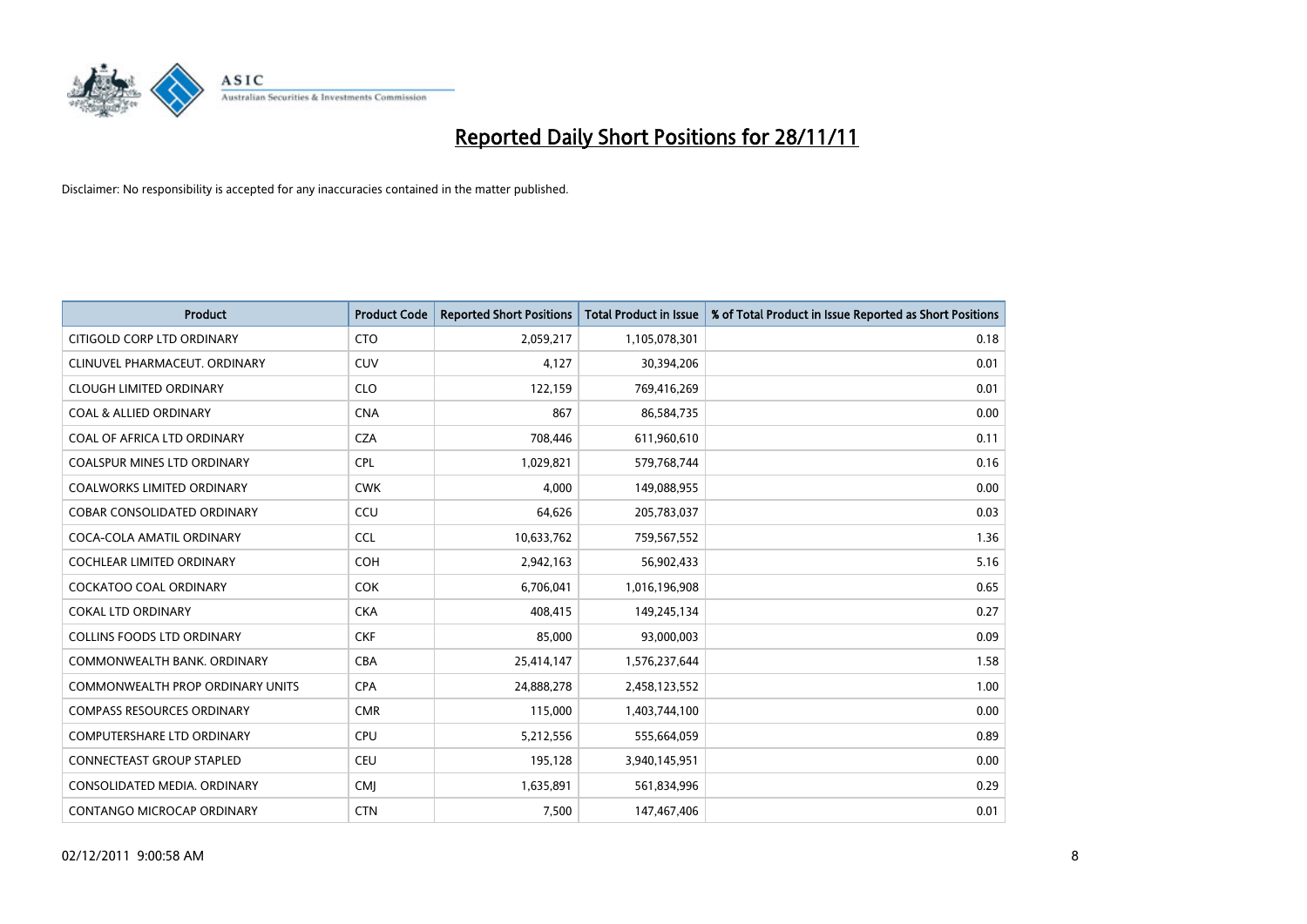

| Product                                 | <b>Product Code</b> | <b>Reported Short Positions</b> | <b>Total Product in Issue</b> | % of Total Product in Issue Reported as Short Positions |
|-----------------------------------------|---------------------|---------------------------------|-------------------------------|---------------------------------------------------------|
| CONTINENTAL COAL LTD ORDINARY           | <b>CCC</b>          | 50,235                          | 399,224,054                   | 0.01                                                    |
| COOPER ENERGY LTD ORDINARY              | <b>COE</b>          | 89,539                          | 292,576,001                   | 0.03                                                    |
| <b>COPPER STRIKE LTD ORDINARY</b>       | <b>CSE</b>          | 714                             | 129,455,571                   | 0.00                                                    |
| <b>CORDLIFE LIMITED ORDINARY</b>        | CBB                 | 1                               | 150,887,354                   | 0.00                                                    |
| <b>COUNT FINANCIAL ORDINARY</b>         | COU                 | 427,842                         | 262,282,684                   | 0.16                                                    |
| <b>CREDIT CORP GROUP ORDINARY</b>       | CCP                 | 31,960                          | 45,571,114                    | 0.07                                                    |
| <b>CROMWELL PROP STAPLED SECURITIES</b> | <b>CMW</b>          | 2,987,243                       | 968,904,031                   | 0.31                                                    |
| <b>CROWN LIMITED ORDINARY</b>           | <b>CWN</b>          | 1,291,468                       | 728,394,185                   | 0.16                                                    |
| <b>CSG LIMITED ORDINARY</b>             | CSV                 | 586,553                         | 282,567,499                   | 0.21                                                    |
| <b>CSL LIMITED ORDINARY</b>             | <b>CSL</b>          | 5,922,872                       | 525,052,639                   | 1.11                                                    |
| CSR LIMITED DEFERRED SETTLEMENT         | <b>CSRDA</b>        | 150,476                         | 505,969,838                   | 0.03                                                    |
| <b>CSR LIMITED ORDINARY</b>             | <b>CSR</b>          | 20,195,669                      | 506,000,315                   | 3.97                                                    |
| <b>CUDECO LIMITED ORDINARY</b>          | CDU                 | 1,931,960                       | 159,849,865                   | 1.19                                                    |
| <b>CUSTOMERS LIMITED ORDINARY</b>       | <b>CUS</b>          | 49,799                          | 134,869,357                   | 0.04                                                    |
| DART ENERGY LTD ORDINARY                | <b>DTE</b>          | 7,330,282                       | 734,931,470                   | 1.00                                                    |
| DATA#3 LIMITED DEFERRED SETTLEMENT      | <b>DTLDA</b>        | 223                             | 153,974,950                   | 0.00                                                    |
| DAVID JONES LIMITED ORDINARY            | <b>DJS</b>          | 52,307,148                      | 524,940,325                   | 9.94                                                    |
| <b>DECMIL GROUP LIMITED ORDINARY</b>    | <b>DCG</b>          | 62,711                          | 124,269,568                   | 0.04                                                    |
| DEEP YELLOW LIMITED ORDINARY            | <b>DYL</b>          | 15,876                          | 1,128,506,403                 | 0.00                                                    |
| DEVINE LIMITED ORDINARY                 | <b>DVN</b>          | 1,011                           | 158,730,556                   | 0.00                                                    |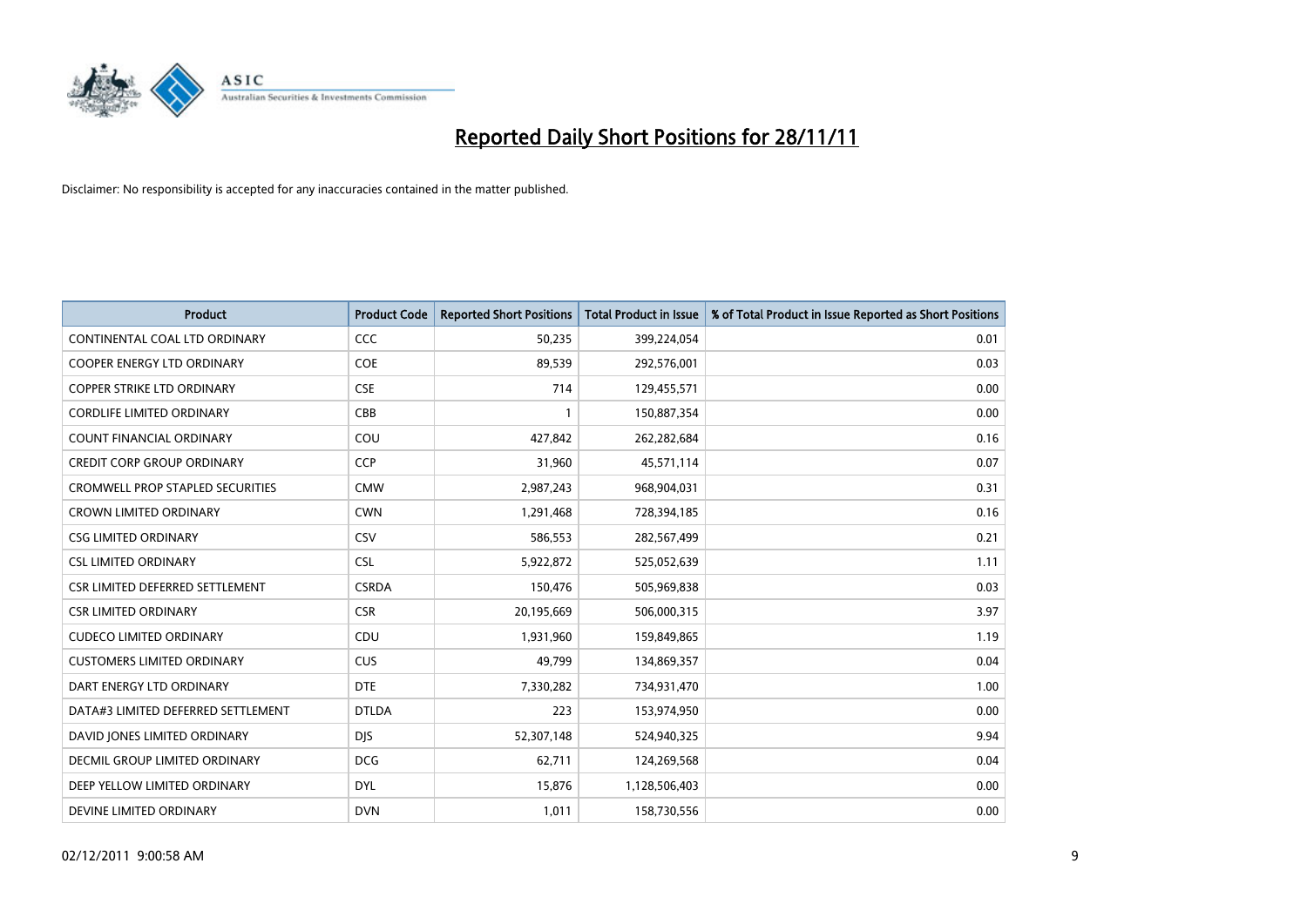

| Product                              | <b>Product Code</b> | <b>Reported Short Positions</b> | <b>Total Product in Issue</b> | % of Total Product in Issue Reported as Short Positions |
|--------------------------------------|---------------------|---------------------------------|-------------------------------|---------------------------------------------------------|
| DEXUS PROPERTY GROUP STAPLED UNITS   | <b>DXS</b>          | 20,686,097                      | 4,839,024,176                 | 0.43                                                    |
| DISCOVERY METALS LTD ORDINARY        | <b>DML</b>          | 6,676,158                       | 439,128,231                   | 1.53                                                    |
| DOMINO PIZZA ENTERPR ORDINARY        | <b>DMP</b>          | 38,358                          | 69,174,674                    | 0.06                                                    |
| DOWNER EDI LIMITED ORDINARY          | <b>DOW</b>          | 6,509,425                       | 429,100,296                   | 1.52                                                    |
| DRILLSEARCH ENERGY ORDINARY          | <b>DLS</b>          | 471,326                         | 305,176,742                   | 0.15                                                    |
| DUET GROUP STAPLED US PROHIBIT.      | <b>DUE</b>          | 8,891,695                       | 1,091,628,341                 | 0.81                                                    |
| <b>DULUXGROUP LIMITED ORDINARY</b>   | <b>DLX</b>          | 11,208,760                      | 367,456,259                   | 3.04                                                    |
| EASTERN STAR GAS ORDINARY            | <b>ESG</b>          | 1,499,773                       | 997,447,041                   | 0.15                                                    |
| ECHO ENTERTAINMENT ORDINARY          | EGP                 | 6,236,193                       | 688,019,737                   | 0.91                                                    |
| <b>ELDERS LIMITED ORDINARY</b>       | <b>ELD</b>          | 16,624,424                      | 448,598,480                   | 3.71                                                    |
| ELDORADO GOLD CORP CDI 1:1           | EAU                 | 16,226                          | 9,406,121                     | 0.17                                                    |
| ELEMENTAL MINERALS ORDINARY          | <b>ELM</b>          | 245,757                         | 224,241,064                   | 0.11                                                    |
| ELEMENTOS LIMITED ORDINARY           | <b>ELT</b>          | 16                              | 77,068,979                    | 0.00                                                    |
| ELIXIR PETROLEUM LTD ORDINARY        | <b>EXR</b>          | 324,400                         | 217,288,472                   | 0.15                                                    |
| <b>EMECO HOLDINGS ORDINARY</b>       | <b>EHL</b>          | 1,432,384                       | 631,237,586                   | 0.23                                                    |
| <b>ENERGY RESOURCES ORDINARY 'A'</b> | <b>ERA</b>          | 4,433,777                       | 517,725,062                   | 0.85                                                    |
| <b>ENERGY WORLD CORPOR, ORDINARY</b> | <b>EWC</b>          | 16,764,482                      | 1,734,166,672                 | 0.96                                                    |
| <b>ENTEK ENERGY LTD ORDINARY</b>     | ETE                 | 489,903                         | 510,657,387                   | 0.10                                                    |
| <b>ENTELLECT LIMITED ORDINARY</b>    | <b>ESN</b>          | 464,050                         | 985,337,932                   | 0.05                                                    |
| ENVESTRA LIMITED ORDINARY            | <b>ENV</b>          | 3,512,229                       | 1,547,890,032                 | 0.22                                                    |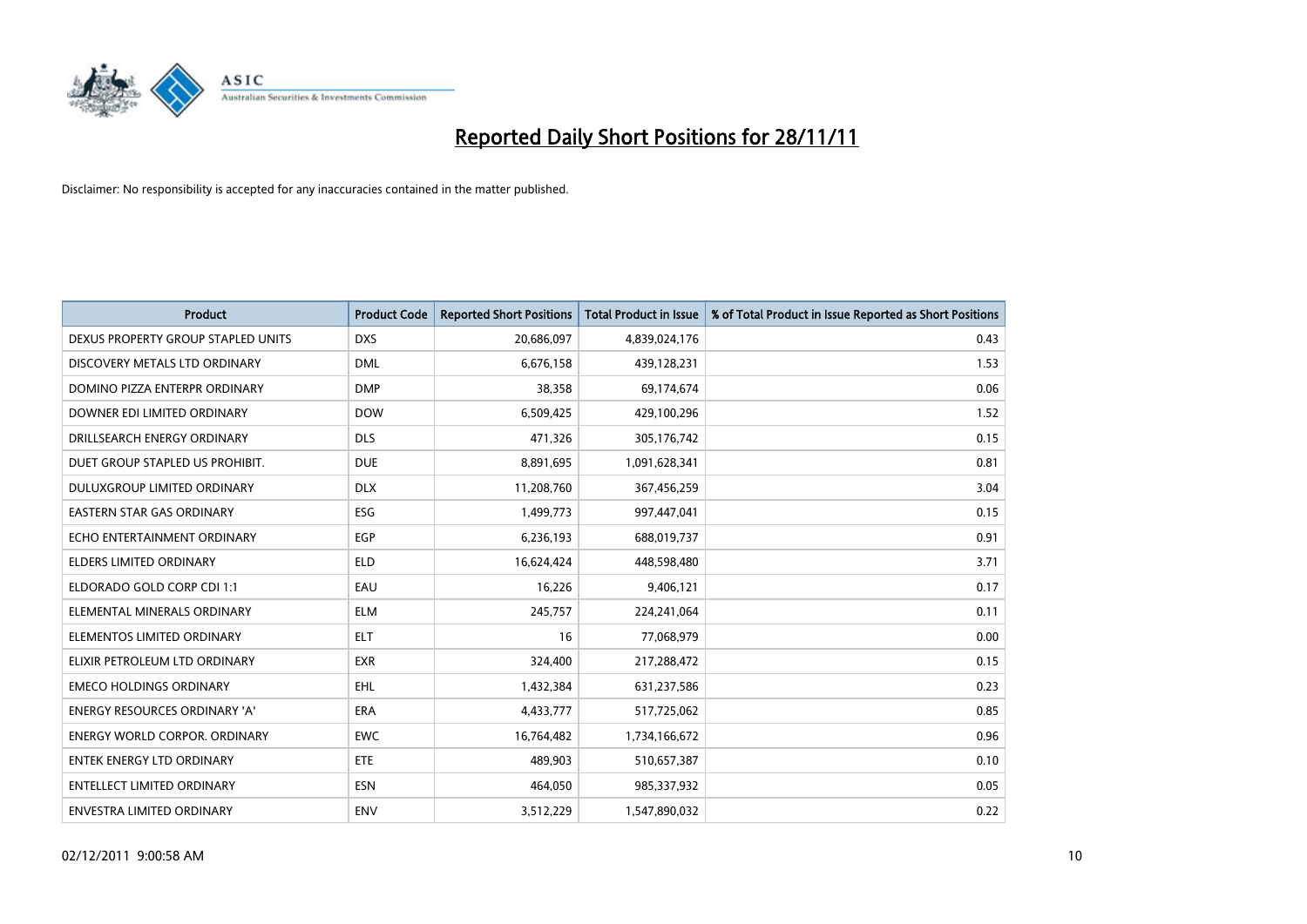

| Product                               | <b>Product Code</b> | <b>Reported Short Positions</b> | <b>Total Product in Issue</b> | % of Total Product in Issue Reported as Short Positions |
|---------------------------------------|---------------------|---------------------------------|-------------------------------|---------------------------------------------------------|
| EQUATORIAL RES LTD ORDINARY           | EQX                 | 5,021                           | 113,048,553                   | 0.00                                                    |
| EVEREST FINANCIAL ORDINARY            | <b>EFG</b>          | 4,300                           | 25,143,824                    | 0.02                                                    |
| EVOLUTION MINING LTD ORDINARY         | <b>EVN</b>          | 1,157,052                       | 669,728,769                   | 0.16                                                    |
| EXCO RESOURCES LTD ORDINARY           | EXS                 | 642,515                         | 351,544,187                   | 0.18                                                    |
| EXOMA ENERGY LIMITED ORDINARY         | EXE                 | 281,678                         | 417,357,759                   | 0.07                                                    |
| <b>EXTRACT RESOURCES ORDINARY</b>     | <b>EXT</b>          | 552,672                         | 251,159,163                   | 0.21                                                    |
| FAIRFAX MEDIA LTD ORDINARY            | <b>FXI</b>          | 288,281,339                     | 2,351,955,725                 | 12.26                                                   |
| <b>FAR LTD ORDINARY</b>               | <b>FAR</b>          | 21,000,000                      | 2,047,960,054                 | 1.03                                                    |
| FERRAUS LIMITED ORDINARY              | <b>FRS</b>          | 370                             | 408,884,504                   | 0.00                                                    |
| FISHER & PAYKEL APP. ORDINARY         | <b>FPA</b>          | 18,298                          | 724,235,162                   | 0.00                                                    |
| FKP PROPERTY GROUP STAPLED SECURITIES | <b>FKP</b>          | 22,303,345                      | 1,197,968,723                 | 1.84                                                    |
| FLEETWOOD CORP ORDINARY               | <b>FWD</b>          | 240,788                         | 58,757,144                    | 0.40                                                    |
| FLETCHER BUILDING ORDINARY            | <b>FBU</b>          | 8,691,173                       | 680,739,504                   | 1.25                                                    |
| FLEXIGROUP LIMITED ORDINARY           | <b>FXL</b>          | 1,025,802                       | 277,862,586                   | 0.37                                                    |
| <b>FLIGHT CENTRE ORDINARY</b>         | <b>FLT</b>          | 8,656,169                       | 99,990,391                    | 8.65                                                    |
| FLINDERS MINES LTD ORDINARY           | <b>FMS</b>          | 21,450,070                      | 1,821,300,404                 | 1.17                                                    |
| FOCUS MINERALS LTD ORDINARY           | <b>FML</b>          | 1,959,948                       | 4,320,773,701                 | 0.04                                                    |
| FORGE GROUP LIMITED ORDINARY          | FGE                 | 102,078                         | 83,429,014                    | 0.12                                                    |
| FORTE ENERGY NL ORDINARY              | FTE                 | 2,658,986                       | 695,589,311                   | 0.38                                                    |
| FORTESCUE METALS GRP ORDINARY         | <b>FMG</b>          | 66,957,844                      | 3,113,798,659                 | 2.08                                                    |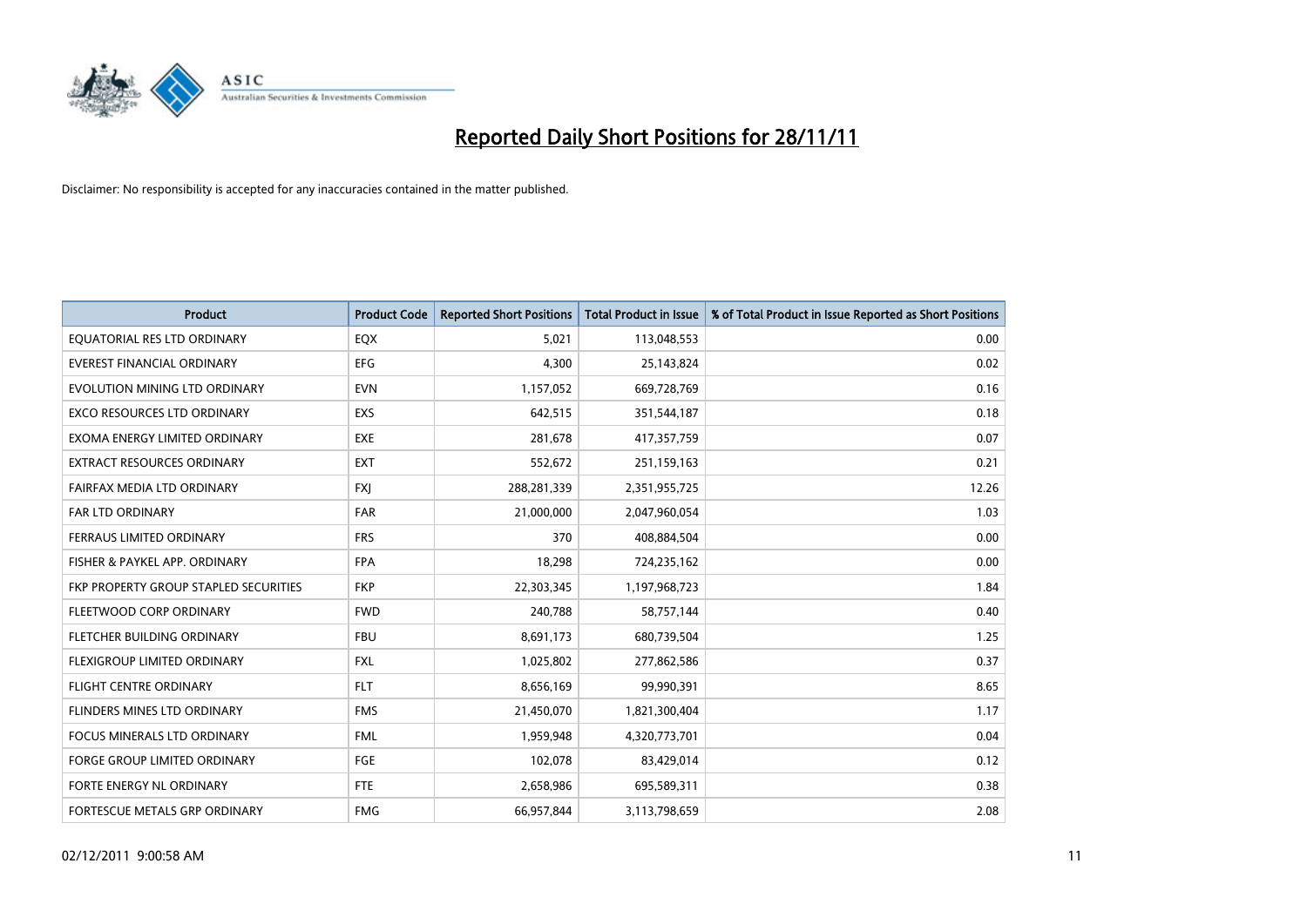

| Product                                   | <b>Product Code</b> | <b>Reported Short Positions</b> | <b>Total Product in Issue</b> | % of Total Product in Issue Reported as Short Positions |
|-------------------------------------------|---------------------|---------------------------------|-------------------------------|---------------------------------------------------------|
| <b>FOSTER'S GROUP ORDINARY</b>            | <b>FGL</b>          | 13,124,709                      | 1,941,514,539                 | 0.66                                                    |
| FTD CORPORATION ORDINARY                  | <b>FTD</b>          | 8,088                           | 36,474,593                    | 0.02                                                    |
| <b>FUNTASTIC LIMITED ORDINARY</b>         | <b>FUN</b>          | 322,528                         | 340,997,682                   | 0.09                                                    |
| <b>G.U.D. HOLDINGS ORDINARY</b>           | GUD                 | 499.052                         | 70,107,387                    | 0.68                                                    |
| <b>GALAXY RESOURCES ORDINARY</b>          | GXY                 | 2,832,508                       | 323,327,000                   | 0.87                                                    |
| <b>GEODYNAMICS LIMITED ORDINARY</b>       | GDY                 | 34,227                          | 337,942,224                   | 0.01                                                    |
| <b>GINDALBIE METALS LTD ORDINARY</b>      | <b>GBG</b>          | 26,073,096                      | 1,135,565,349                 | 2.29                                                    |
| <b>GLOBAL MINING ORDINARY</b>             | <b>GMI</b>          | 8,951                           | 184,894,556                   | 0.00                                                    |
| <b>GLOUCESTER COAL ORDINARY</b>           | GCL                 | 765,214                         | 202,905,967                   | 0.38                                                    |
| <b>GLOUCESTER COAL ORDINARY EX OFFER</b>  | GCLN                | $\mathbf{1}$                    | 58,484,929                    | 0.00                                                    |
| <b>GME RESOURCES LTD ORDINARY</b>         | <b>GME</b>          | 800                             | 322,635,902                   | 0.00                                                    |
| <b>GOLD ONE INT LTD ORDINARY</b>          | GDO                 | 1,570,133                       | 809,326,610                   | 0.20                                                    |
| <b>GOLD ROAD RES LTD ORDINARY</b>         | GOR                 | 226,650                         | 389,650,665                   | 0.06                                                    |
| <b>GOLDEN WEST RESOURCE ORDINARY</b>      | <b>GWR</b>          | 1,617                           | 192,082,567                   | 0.00                                                    |
| <b>GOODMAN FIELDER. ORDINARY</b>          | <b>GFF</b>          | 28,088,064                      | 1,955,559,207                 | 1.41                                                    |
| <b>GOODMAN GROUP STAPLED US PROHIBIT.</b> | GMG                 | 30,858,247                      | 7,394,907,651                 | 0.40                                                    |
| <b>GPT GROUP STAPLED SEC.</b>             | GPT                 | 21,082,756                      | 1,827,601,773                 | 1.14                                                    |
| <b>GRAINCORP LIMITED A CLASS ORDINARY</b> | <b>GNC</b>          | 678,195                         | 198,318,900                   | 0.33                                                    |
| <b>GRANGE RESOURCES, ORDINARY</b>         | GRR                 | 393,217                         | 1,153,937,134                 | 0.02                                                    |
| <b>GREENCAP LIMITED ORDINARY</b>          | GCG                 | 1                               | 262,515,385                   | 0.00                                                    |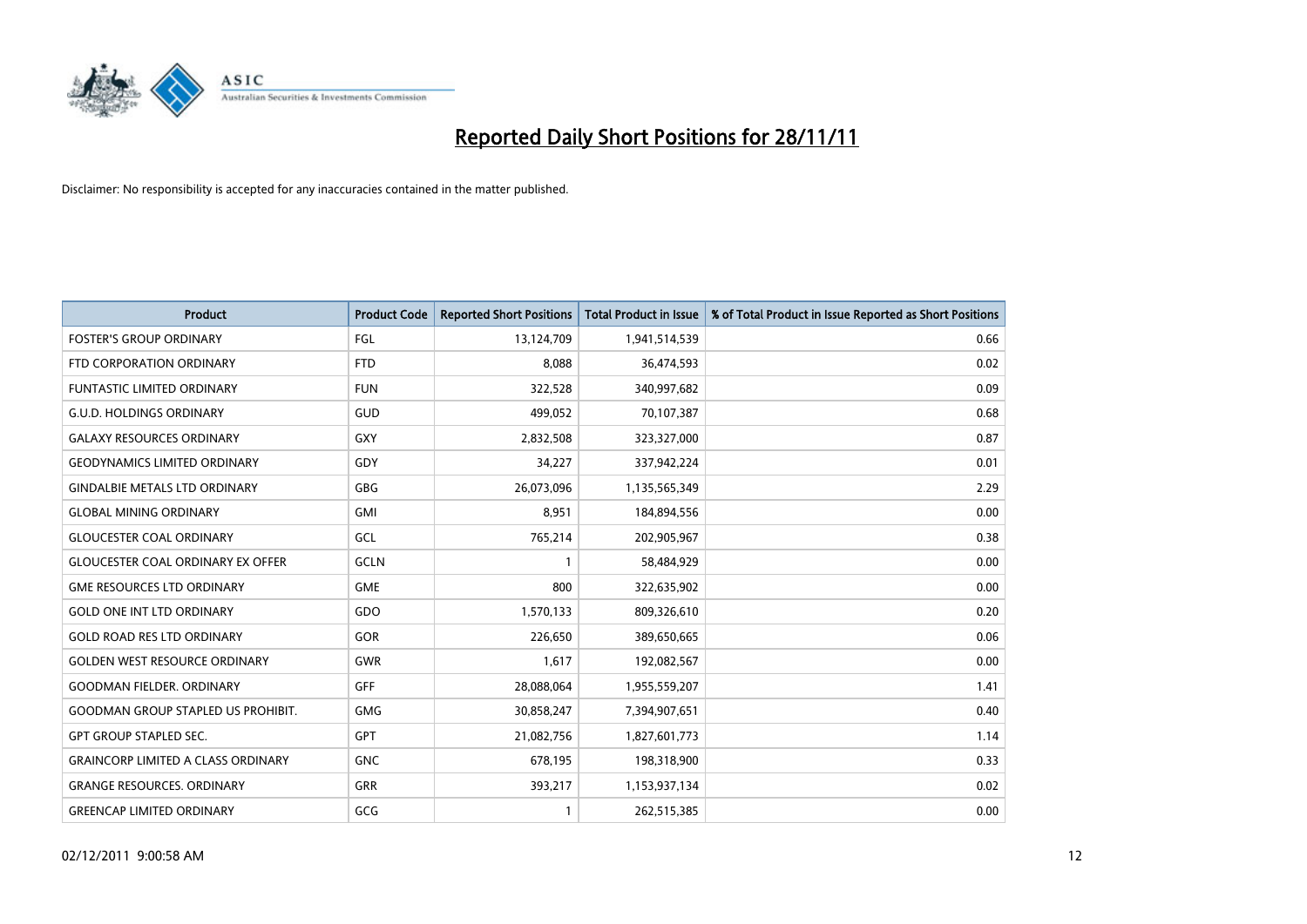

| Product                               | <b>Product Code</b> | <b>Reported Short Positions</b> | <b>Total Product in Issue</b> | % of Total Product in Issue Reported as Short Positions |
|---------------------------------------|---------------------|---------------------------------|-------------------------------|---------------------------------------------------------|
| <b>GREENLAND MIN EN LTD ORDINARY</b>  | GGG                 | 3,523,342                       | 410,407,582                   | 0.84                                                    |
| <b>GRYPHON MINERALS LTD ORDINARY</b>  | <b>GRY</b>          | 3,291,565                       | 300,122,058                   | 1.09                                                    |
| <b>GUILDFORD COAL LTD ORDINARY</b>    | <b>GUF</b>          | 1,588,050                       | 219,654,168                   | 0.72                                                    |
| <b>GUINNESS PEAT GROUP. CDI 1:1</b>   | <b>GPG</b>          | 54                              | 279,637,888                   | 0.00                                                    |
| <b>GUNNS LIMITED ORDINARY</b>         | <b>GNS</b>          | 48,258,700                      | 848,401,559                   | 5.69                                                    |
| <b>GWA GROUP LTD ORDINARY</b>         | <b>GWA</b>          | 12,295,911                      | 301,525,014                   | 4.07                                                    |
| <b>HARVEY NORMAN ORDINARY</b>         | <b>HVN</b>          | 52,901,806                      | 1,062,316,784                 | 4.99                                                    |
| HASTIE GROUP LIMITED ORDINARY         | <b>HST</b>          | 148,359                         | 137,353,504                   | 0.10                                                    |
| HASTINGS DIVERSIFIED STAPLED SECURITY | <b>HDF</b>          | 3,699,906                       | 530,001,072                   | 0.70                                                    |
| <b>HEARTWARE INT INC CDI 35:1</b>     | <b>HIN</b>          | 272,008                         | 48,598,550                    | 0.56                                                    |
| <b>HENDERSON GROUP CDI 1:1</b>        | <b>HGG</b>          | 13,507,137                      | 654,840,720                   | 2.04                                                    |
| HFA HOLDINGS LIMITED ORDINARY         | <b>HFA</b>          | 8,273                           | 117,332,831                   | 0.00                                                    |
| HIGHLANDS PACIFIC ORDINARY            | <b>HIG</b>          | 2,424,681                       | 686,082,148                   | 0.35                                                    |
| HILLGROVE RES LTD ORDINARY            | <b>HGO</b>          | 4,100,394                       | 793,698,575                   | 0.51                                                    |
| HILLS HOLDINGS LTD ORDINARY           | <b>HIL</b>          | 3,827,797                       | 247,364,903                   | 1.53                                                    |
| HORIZON OIL LIMITED ORDINARY          | <b>HZN</b>          | 18,608,724                      | 1,130,811,515                 | 1.64                                                    |
| HUNNU COAL LIMITED ORDINARY           | <b>HUN</b>          | 27,295                          | 218,565,002                   | 0.00                                                    |
| <b>ICON ENERGY LIMITED ORDINARY</b>   | ICN                 | 2,830                           | 469,301,394                   | 0.00                                                    |
| <b>IINET LIMITED ORDINARY</b>         | <b>IIN</b>          | 299,656                         | 149,464,119                   | 0.20                                                    |
| ILUKA RESOURCES ORDINARY              | ILU                 | 7,281,439                       | 418,700,517                   | 1.73                                                    |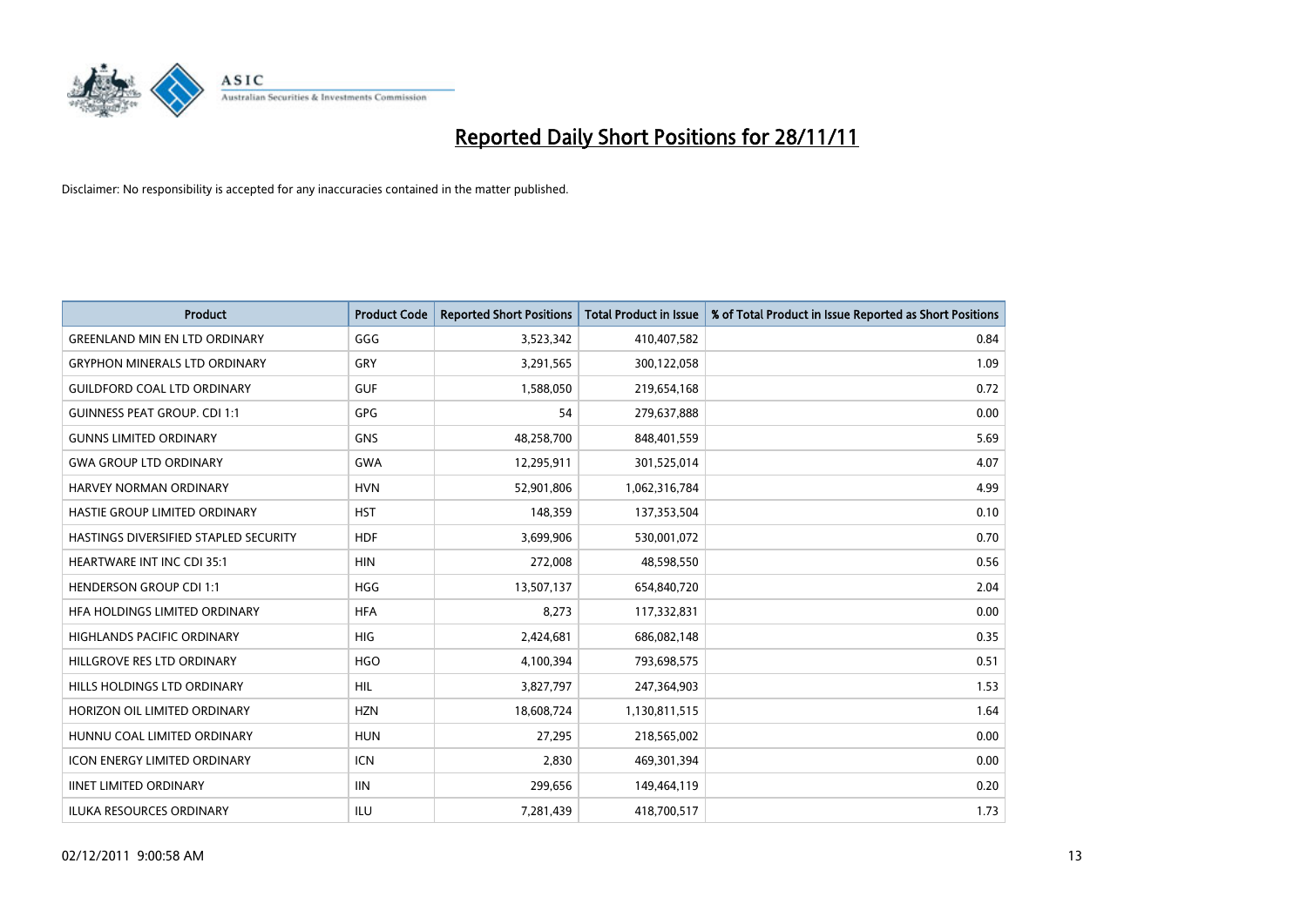

| <b>Product</b>                         | <b>Product Code</b> | <b>Reported Short Positions</b> | Total Product in Issue | % of Total Product in Issue Reported as Short Positions |
|----------------------------------------|---------------------|---------------------------------|------------------------|---------------------------------------------------------|
| <b>IMDEX LIMITED ORDINARY</b>          | <b>IMD</b>          | 610,456                         | 204,447,435            | 0.28                                                    |
| IMF (AUSTRALIA) LTD ORDINARY           | <b>IMF</b>          | 329,821                         | 123,828,193            | 0.26                                                    |
| <b>IMX RESOURCES LTD ORDINARY</b>      | <b>IXR</b>          | 20,000                          | 262,612,803            | 0.01                                                    |
| <b>INCITEC PIVOT ORDINARY</b>          | <b>IPL</b>          | 3,420,900                       | 1,628,730,107          | 0.20                                                    |
| <b>INDAGO RESOURCES LTD ORDINARY</b>   | <b>IDG</b>          | 8,179                           | 4,490,436              | 0.18                                                    |
| INDEPENDENCE GROUP ORDINARY            | <b>IGO</b>          | 5,246,639                       | 202,907,135            | 2.58                                                    |
| <b>INDOPHIL RESOURCES ORDINARY</b>     | <b>IRN</b>          | 1,215,926                       | 995,437,860            | 0.13                                                    |
| <b>INDUSTREA LIMITED ORDINARY</b>      | IDL                 | 948,695                         | 368,992,435            | 0.26                                                    |
| INFIGEN ENERGY STAPLED SECURITIES      | <b>IFN</b>          | 5,637,990                       | 762,265,972            | 0.75                                                    |
| ING RE COM GROUP STAPLED SECURITIES    | ILF.                | 3,583                           | 441,029,194            | 0.00                                                    |
| <b>INSURANCE AUSTRALIA ORDINARY</b>    | IAG                 | 8,956,530                       | 2,079,034,021          | 0.42                                                    |
| <b>INTEGRA MINING LTD, ORDINARY</b>    | <b>IGR</b>          | 4,779,757                       | 843,843,881            | 0.55                                                    |
| INTER COAL HOLD LTD ORDINARY           | ICL                 | 75.779                          | 316, 342, 835          | 0.02                                                    |
| <b>INTREPID MINES ORDINARY</b>         | <b>IAU</b>          | 1,964,090                       | 523,118,005            | 0.38                                                    |
| INVESTA OFFICE FUND STAPLED SECURITIES | <b>IOF</b>          | 12,301,212                      | 2,657,463,999          | 0.46                                                    |
| <b>INVOCARE LIMITED ORDINARY</b>       | <b>IVC</b>          | 1,327,012                       | 110,030,298            | 1.18                                                    |
| <b>ION LIMITED ORDINARY</b>            | <b>ION</b>          | 164,453                         | 256,365,105            | 0.06                                                    |
| <b>IOOF HOLDINGS LTD ORDINARY</b>      | IFL                 | 955,159                         | 229,794,395            | 0.40                                                    |
| <b>IRESS MARKET TECH. ORDINARY</b>     | <b>IRE</b>          | 1,360,731                       | 127,036,010            | 1.05                                                    |
| <b>IRON ORE HOLDINGS ORDINARY</b>      | <b>IOH</b>          | 18,480                          | 166,087,005            | 0.01                                                    |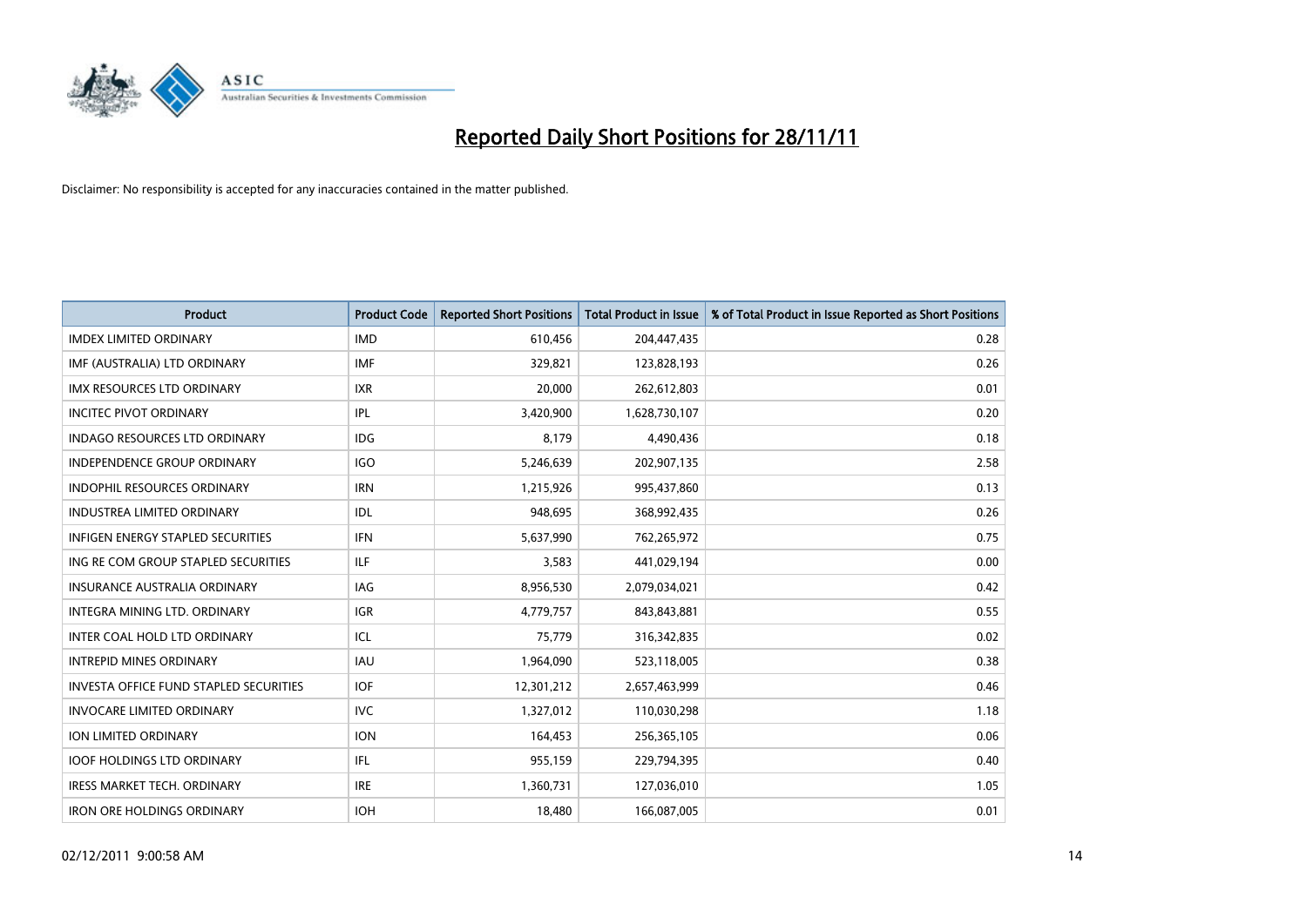

| Product                                   | <b>Product Code</b> | <b>Reported Short Positions</b> | <b>Total Product in Issue</b> | % of Total Product in Issue Reported as Short Positions |
|-------------------------------------------|---------------------|---------------------------------|-------------------------------|---------------------------------------------------------|
| ISHARES GLB HEALTH CDI 1:1                | IXJ                 | 1,257                           | 13,050,000                    | 0.01                                                    |
| ISHARES GLB TELECOMS CDI 1:1              | <b>IXP</b>          | 1,518                           | 4,450,000                     | 0.03                                                    |
| ISHARES MSCI AUS 200 ISHARES MSCI AUS 200 | <b>IOZ</b>          | 74,092                          | 2,326,394                     | 3.18                                                    |
| ISHARES MSCI EM MKTS CDI 1:1              | IEM                 | 25,899                          | 425,700,000                   | 0.01                                                    |
| ISHARES RUSSELL 2000 CDI 1:1              | <b>IRU</b>          | 16,527                          | 147,350,000                   | 0.01                                                    |
| ISHARES S&P HIGH DIV ISHARES S&P HIGH DIV | <b>IHD</b>          | 99,992                          | 2,201,253                     | 4.54                                                    |
| ISHARES SMALL ORDS ISHARES SMALL ORDS     | <b>ISO</b>          | 905,115                         | 5,401,916                     | 16.76                                                   |
| <b>IVANHOE AUSTRALIA ORDINARY</b>         | <b>IVA</b>          | 610,285                         | 552,011,545                   | 0.10                                                    |
| JAMES HARDIE INDUST CHESS DEPOSITARY INT  | <b>JHX</b>          | 18,400,248                      | 435,640,582                   | 4.21                                                    |
| <b>JAMESON RESOURCES ORDINARY</b>         | JAL                 | 1,600,000                       | 106,528,865                   | 1.50                                                    |
| <b>JB HI-FI LIMITED ORDINARY</b>          | <b>IBH</b>          | 20,434,131                      | 98,833,643                    | 20.69                                                   |
| <b>KAGARA LTD ORDINARY</b>                | KZL                 | 11,574,082                      | 718,307,956                   | 1.59                                                    |
| KAROON GAS AUSTRALIA ORDINARY             | <b>KAR</b>          | 3,738,147                       | 221,420,769                   | 1.67                                                    |
| KATHMANDU HOLD LTD ORDINARY               | <b>KMD</b>          | 2,154,870                       | 200,000,000                   | 1.07                                                    |
| <b>KBL MINING LIMITED ORDINARY</b>        | <b>KBL</b>          | 1,820                           | 164,752,978                   | 0.00                                                    |
| <b>KEYBRIDGE CAPITAL ORDINARY</b>         | KBC                 | 5,999                           | 172,070,564                   | 0.00                                                    |
| KINGSGATE CONSOLID. ORDINARY              | <b>KCN</b>          | 3,434,488                       | 139,123,167                   | 2.47                                                    |
| KINGSROSE MINING LTD ORDINARY             | <b>KRM</b>          | 1,150,190                       | 269,498,726                   | 0.42                                                    |
| LEIGHTON HOLDINGS ORDINARY                | LEI                 | 7,287,489                       | 336,515,596                   | 2.13                                                    |
| LEND LEASE GROUP UNIT/ORD STAPLED         | LLC                 | 1,024,642                       | 571,804,090                   | 0.16                                                    |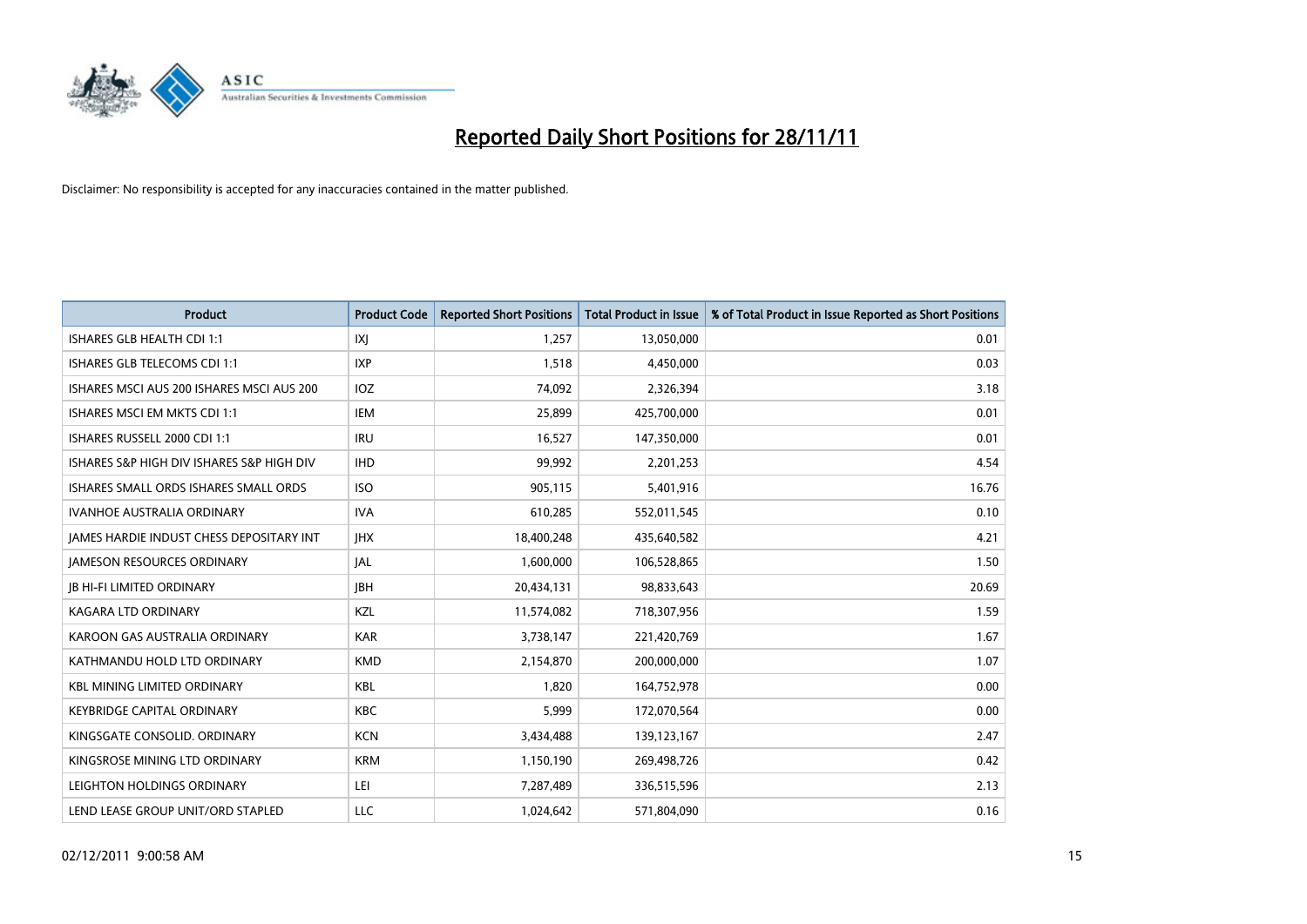

| Product                               | <b>Product Code</b> | <b>Reported Short Positions</b> | <b>Total Product in Issue</b> | % of Total Product in Issue Reported as Short Positions |
|---------------------------------------|---------------------|---------------------------------|-------------------------------|---------------------------------------------------------|
| LINC ENERGY LTD ORDINARY              | <b>LNC</b>          | 6,887,728                       | 503,418,900                   | 1.35                                                    |
| LIQUEFIED NATURAL ORDINARY            | <b>LNG</b>          | 370,140                         | 267,699,015                   | 0.14                                                    |
| <b>LYNAS CORPORATION ORDINARY</b>     | <b>LYC</b>          | 113,048,343                     | 1,713,846,913                 | 6.53                                                    |
| M2 TELECOMMUNICATION ORDINARY         | <b>MTU</b>          | 245,090                         | 124,493,385                   | 0.19                                                    |
| MACARTHUR COAL ORDINARY               | <b>MCC</b>          | 517,081                         | 302,092,343                   | 0.17                                                    |
| <b>MACMAHON HOLDINGS ORDINARY</b>     | <b>MAH</b>          | 2,760,585                       | 738,631,705                   | 0.38                                                    |
| MACO ATLAS ROADS GRP ORDINARY STAPLED | <b>MOA</b>          | 14,999,352                      | 464,279,594                   | 3.23                                                    |
| MACQUARIE GROUP LTD ORDINARY          | <b>MQG</b>          | 5,987,797                       | 348,543,833                   | 1.66                                                    |
| MAP GROUP STAPLED US PROHIBIT.        | <b>MAP</b>          | 4,397,932                       | 1,861,210,782                 | 0.22                                                    |
| MARENGO MINING ORDINARY               | <b>MGO</b>          | 81,654                          | 1,002,399,863                 | 0.00                                                    |
| MATRIX C & E LTD ORDINARY             | <b>MCE</b>          | 422,511                         | 77,081,507                    | 0.53                                                    |
| MCMILLAN SHAKESPEARE ORDINARY         | <b>MMS</b>          | 10,085                          | 68,597,790                    | 0.01                                                    |
| MCPHERSON'S LTD ORDINARY              | <b>MCP</b>          | 15,050                          | 72,401,758                    | 0.02                                                    |
| MEDUSA MINING LTD ORDINARY            | <b>MML</b>          | 664,285                         | 188,837,911                   | 0.34                                                    |
| MELBOURNE IT LIMITED ORDINARY         | MLB                 | 136,142                         | 81,352,178                    | 0.17                                                    |
| MEO AUSTRALIA LTD ORDINARY            | <b>MEO</b>          | 3,159,839                       | 539,913,260                   | 0.58                                                    |
| MERMAID MARINE ORDINARY               | <b>MRM</b>          | 491,068                         | 217,810,915                   | 0.22                                                    |
| MESOBLAST LIMITED ORDINARY            | <b>MSB</b>          | 7,576,090                       | 280,425,258                   | 2.70                                                    |
| <b>METALS X LIMITED ORDINARY</b>      | <b>MLX</b>          | 482,575                         | 1,330,804,811                 | 0.04                                                    |
| METCASH LIMITED ORDINARY              | <b>MTS</b>          | 27,759,108                      | 771,343,008                   | 3.58                                                    |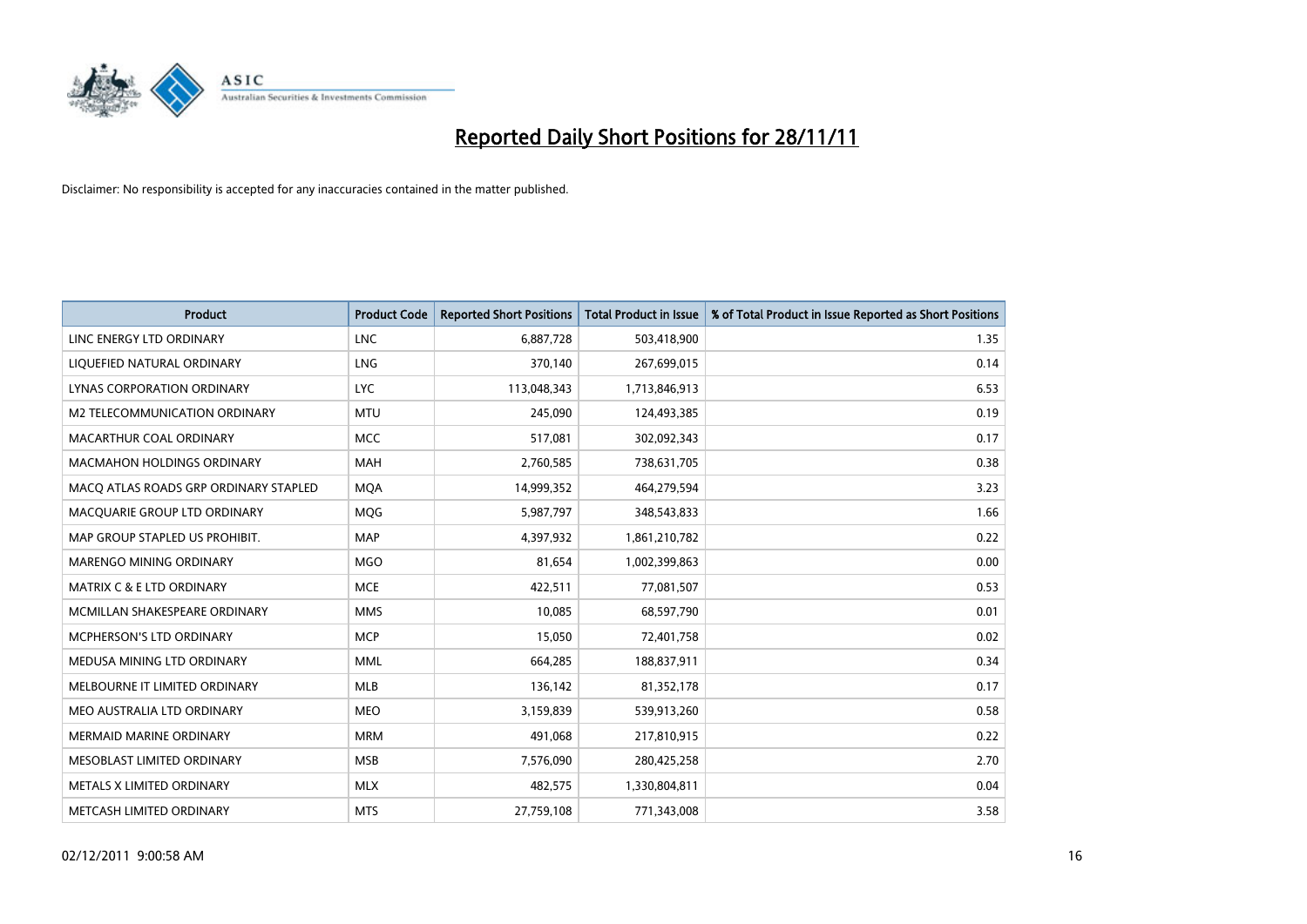

| <b>Product</b>                     | <b>Product Code</b> | <b>Reported Short Positions</b> | <b>Total Product in Issue</b> | % of Total Product in Issue Reported as Short Positions |
|------------------------------------|---------------------|---------------------------------|-------------------------------|---------------------------------------------------------|
| METGASCO LIMITED ORDINARY          | <b>MEL</b>          | 235,435                         | 338,958,156                   | 0.07                                                    |
| METMINCO LIMITED ORDINARY          | <b>MNC</b>          | 3,908,559                       | 1,462,616,146                 | 0.26                                                    |
| MHM METALS LIMITED ORDINARY        | <b>MHM</b>          | 147,977                         | 102,787,013                   | 0.14                                                    |
| MICLYN EXP OFFSHR ORDINARY         | <b>MIO</b>          | 22,927                          | 274,618,684                   | 0.01                                                    |
| MINARA RESOURCES ORDINARY          | <b>MRE</b>          | 85                              | 1,169,424,487                 | 0.00                                                    |
| MINCOR RESOURCES NL ORDINARY       | <b>MCR</b>          | 1,041,326                       | 196,180,804                   | 0.52                                                    |
| MINEMAKERS LIMITED ORDINARY        | <b>MAK</b>          | 44,227                          | 227,540,432                   | 0.02                                                    |
| MINERAL DEPOSITS ORDINARY          | <b>MDL</b>          | 269,495                         | 83,538,786                    | 0.32                                                    |
| MINERAL RESOURCES, ORDINARY        | <b>MIN</b>          | 1,026,932                       | 184,376,989                   | 0.54                                                    |
| MIRABELA NICKEL LTD ORDINARY       | <b>MBN</b>          | 16,841,205                      | 491,781,237                   | 3.43                                                    |
| MIRVAC GROUP STAPLED SECURITIES    | <b>MGR</b>          | 22,315,862                      | 3,416,924,188                 | 0.63                                                    |
| <b>MOLOPO ENERGY LTD ORDINARY</b>  | <b>MPO</b>          | 1,690,652                       | 245,579,810                   | 0.69                                                    |
| MOLY MINES LIMITED ORDINARY        | <b>MOL</b>          | 12,087                          | 384,893,989                   | 0.00                                                    |
| <b>MONADELPHOUS GROUP ORDINARY</b> | <b>MND</b>          | 1,743,772                       | 88,674,327                    | 1.97                                                    |
| MORTGAGE CHOICE LTD ORDINARY       | <b>MOC</b>          | 1,094,450                       | 119,948,255                   | 0.91                                                    |
| MOSAIC OIL NL ORDINARY             | <b>MOS</b>          | 41,742                          | 866,910,775                   | 0.00                                                    |
| MOUNT GIBSON IRON ORDINARY         | <b>MGX</b>          | 9,697,335                       | 1,082,570,693                 | 0.89                                                    |
| MSF SUGAR LIMITED ORDINARY         | <b>MSF</b>          | 15,048                          | 69,248,422                    | 0.02                                                    |
| MULTIPLEX SITES SITES              | <b>MXUPA</b>        | 22                              | 4,500,000                     | 0.00                                                    |
| MURCHISON METALS LTD ORDINARY      | <b>MMX</b>          | 20,184,868                      | 442,437,524                   | 4.58                                                    |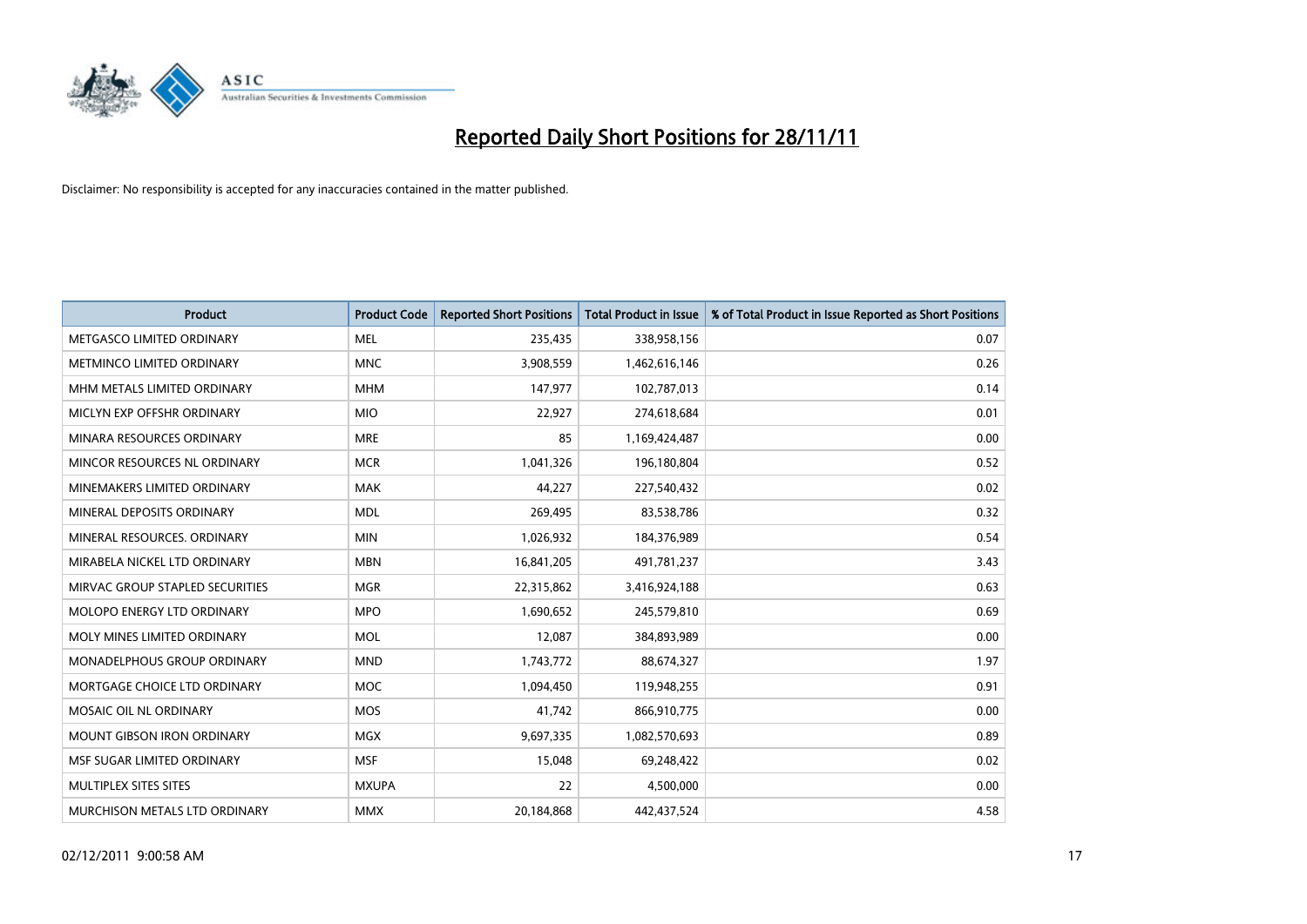

| Product                         | <b>Product Code</b> | <b>Reported Short Positions</b> | <b>Total Product in Issue</b> | % of Total Product in Issue Reported as Short Positions |
|---------------------------------|---------------------|---------------------------------|-------------------------------|---------------------------------------------------------|
| MYER HOLDINGS LTD ORDINARY      | <b>MYR</b>          | 62,919,203                      | 583,384,551                   | 10.75                                                   |
| <b>MYSTATE LIMITED ORDINARY</b> | <b>MYS</b>          | 107,847                         | 67,463,454                    | 0.16                                                    |
| NATIONAL AUST, BANK ORDINARY    | <b>NAB</b>          | 16,056,274                      | 2,204,213,794                 | 0.71                                                    |
| NATURAL FUEL LIMITED ORDINARY   | <b>NFL</b>          | $\mathbf{1}$                    | 1,121,912                     | 0.00                                                    |
| NAVIGATOR RESOURCES ORDINARY    | <b>NAV</b>          | 500                             | 2,222,093,840                 | 0.00                                                    |
| NAVITAS LIMITED ORDINARY        | <b>NVT</b>          | 3,022,258                       | 375,318,628                   | 0.79                                                    |
| NEPTUNE MARINE ORDINARY         | <b>NMS</b>          | 182,253                         | 1,748,545,632                 | 0.01                                                    |
| NEW HOPE CORPORATION ORDINARY   | <b>NHC</b>          | 644,763                         | 830,230,549                   | 0.07                                                    |
| NEW STANDARD ENERGY ORDINARY    | <b>NSE</b>          | 356,385                         | 229,052,955                   | 0.15                                                    |
| NEWCREST MINING ORDINARY        | <b>NCM</b>          | 1,722,523                       | 765,495,616                   | 0.22                                                    |
| NEWS CORP A NON-VOTING CDI      | <b>NWSLV</b>        | 2,558,082                       | 1,702,578,689                 | 0.15                                                    |
| NEWS CORP B VOTING CDI          | <b>NWS</b>          | 3,500,907                       | 798,520,953                   | 0.44                                                    |
| NEXBIS LIMITED ORDINARY         | <b>NBS</b>          | 63,733                          | 798,356,704                   | 0.01                                                    |
| NEXUS ENERGY LIMITED ORDINARY   | <b>NXS</b>          | 9,618,153                       | 1,326,821,159                 | 0.72                                                    |
| NIB HOLDINGS LIMITED ORDINARY   | <b>NHF</b>          | 104,911                         | 466,733,110                   | 0.02                                                    |
| NIDO PETROLEUM ORDINARY         | <b>NDO</b>          | 117,935                         | 1,389,163,151                 | 0.01                                                    |
| NOBLE MINERAL RES ORDINARY      | <b>NMG</b>          | 778,061                         | 523,308,820                   | 0.15                                                    |
| NORTHERN CREST ORDINARY         | <b>NOC</b>          | 15,248                          | 133,484,723                   | 0.01                                                    |
| NORTHERN IRON LTD ORDINARY      | <b>NFE</b>          | 815,512                         | 336,084,863                   | 0.23                                                    |
| NRW HOLDINGS LIMITED ORDINARY   | <b>NWH</b>          | 2,922,000                       | 278,888,011                   | 1.04                                                    |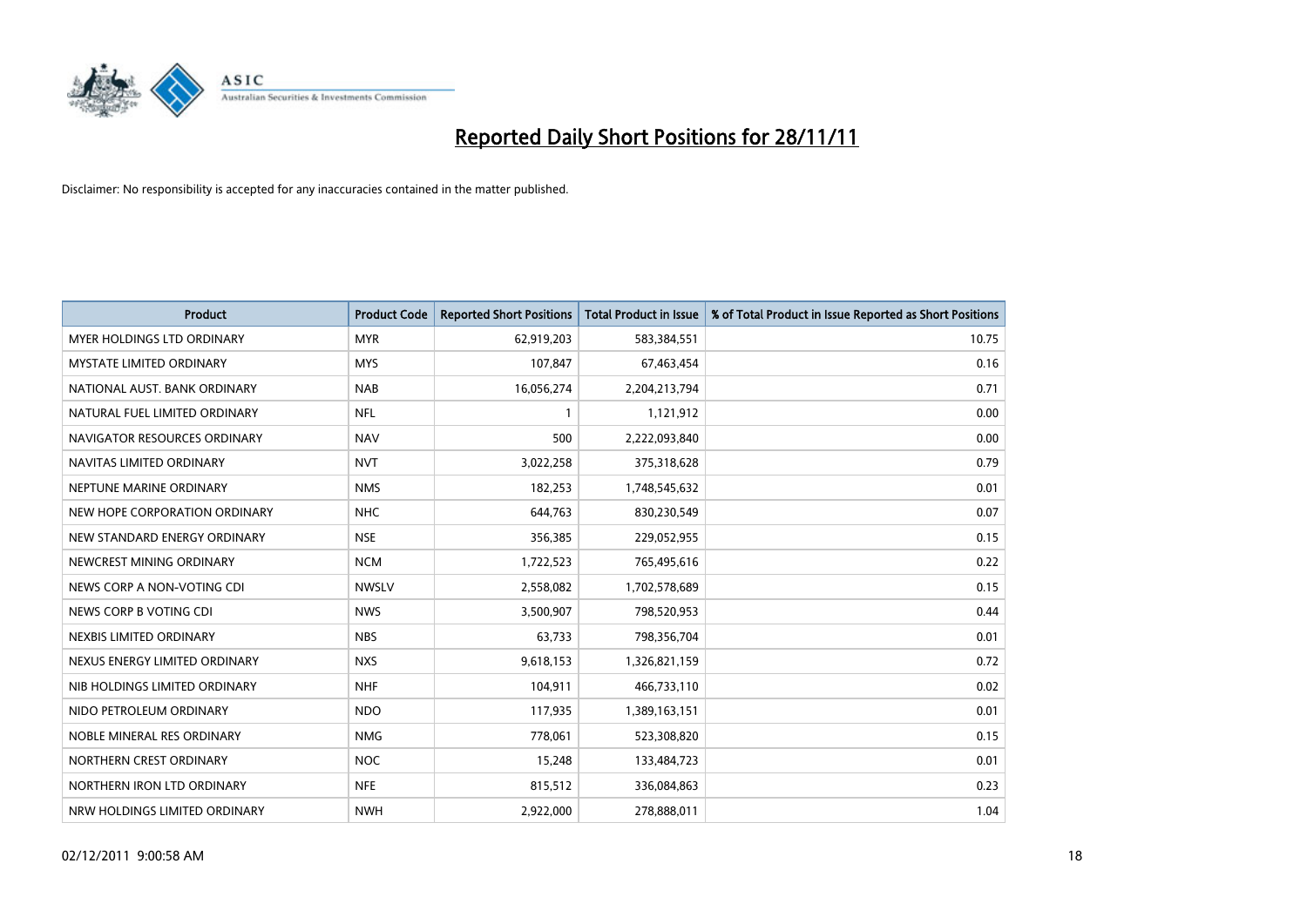

| Product                               | <b>Product Code</b> | <b>Reported Short Positions</b> | <b>Total Product in Issue</b> | % of Total Product in Issue Reported as Short Positions |
|---------------------------------------|---------------------|---------------------------------|-------------------------------|---------------------------------------------------------|
| NUCOAL RESOURCES NL ORDINARY          | <b>NCR</b>          | 79,200                          | 441,150,707                   | 0.02                                                    |
| NUFARM LIMITED ORDINARY               | <b>NUF</b>          | 4,070,869                       | 261,947,565                   | 1.54                                                    |
| OAKTON LIMITED ORDINARY               | <b>OKN</b>          | 642,393                         | 93,800,235                    | 0.68                                                    |
| OCEANAGOLD CORP. CHESS DEPOSITARY INT | <b>OGC</b>          | 1,144,033                       | 262,642,606                   | 0.42                                                    |
| OCEANIA CAPITAL LTD ORDINARY          | <b>OCP</b>          | 2,500                           | 91,921,295                    | 0.00                                                    |
| OIL SEARCH LTD ORDINARY               | OSH                 | 7,107,852                       | 1,325,155,171                 | 0.53                                                    |
| OM HOLDINGS LIMITED ORDINARY          | <b>OMH</b>          | 10,888,254                      | 504,105,150                   | 2.16                                                    |
| <b>ONESTEEL LIMITED ORDINARY</b>      | OST                 | 46,249,859                      | 1,342,393,583                 | 3.43                                                    |
| ORICA LIMITED ORDINARY                | ORI                 | 2,587,471                       | 363,966,570                   | 0.68                                                    |
| ORICA LIMITED STEP UP PREFERENCE      | <b>ORIPB</b>        | 149,822                         | 5,000,000                     | 3.00                                                    |
| ORIGIN ENERGY ORDINARY                | ORG                 | 3,040,520                       | 1,086,123,061                 | 0.26                                                    |
| OROCOBRE LIMITED ORDINARY             | <b>ORE</b>          | 163,103                         | 103,195,029                   | 0.15                                                    |
| OROTONGROUP LIMITED ORDINARY          | ORL                 | 5,935                           | 40,880,902                    | 0.01                                                    |
| OTTO ENERGY LIMITED ORDINARY          | OEL                 | 109,204                         | 1,138,290,071                 | 0.01                                                    |
| OZ MINERALS DEFERRED SETTLEMENT       | <b>OZLDA</b>        | 54,249                          | 323,854,651                   | 0.02                                                    |
| <b>OZ MINERALS ORDINARY</b>           | OZL                 | 9,507,212                       | 316,690,008                   | 2.99                                                    |
| PACIFIC BRANDS ORDINARY               | <b>PBG</b>          | 7,745,653                       | 912,915,695                   | 0.87                                                    |
| PALADIN ENERGY LTD ORDINARY           | <b>PDN</b>          | 40,840,192                      | 835,429,464                   | 4.86                                                    |
| PANAUST LIMITED DEFERRED SETTLEMENT   | <b>PNADA</b>        | 78,691                          | 593,001,686                   | 0.01                                                    |
| PANAUST LIMITED ORDINARY              | <b>PNA</b>          | 11,095,176                      | 593,892,185                   | 1.87                                                    |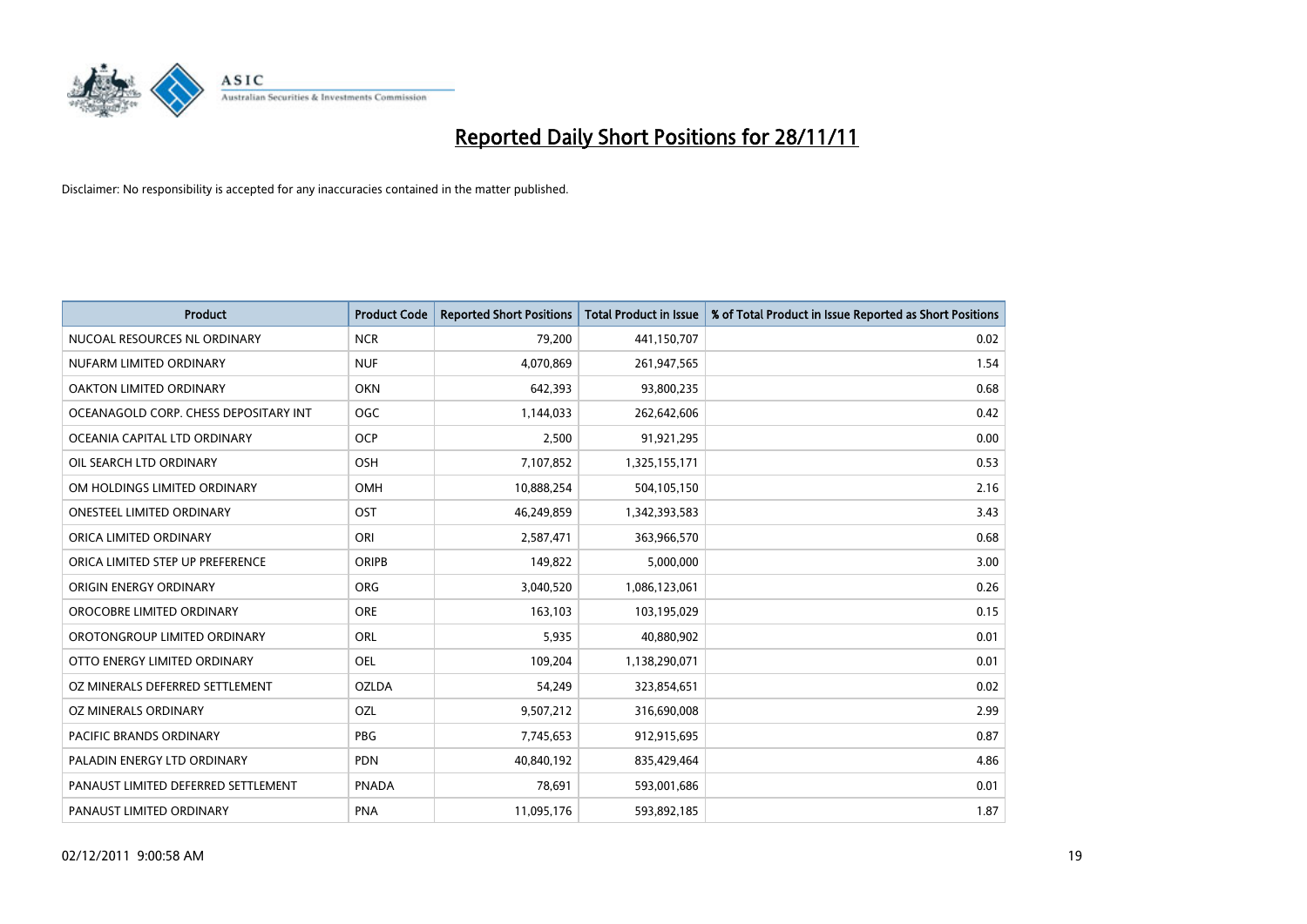

| <b>Product</b>                          | <b>Product Code</b> | <b>Reported Short Positions</b> | <b>Total Product in Issue</b> | % of Total Product in Issue Reported as Short Positions |
|-----------------------------------------|---------------------|---------------------------------|-------------------------------|---------------------------------------------------------|
| PANORAMIC RESOURCES ORDINARY            | PAN                 | 1,103,978                       | 207,050,710                   | 0.53                                                    |
| PAPERLINX LIMITED ORDINARY              | <b>PPX</b>          | 5,302,893                       | 609,280,761                   | 0.87                                                    |
| PAPILLON RES LTD ORDINARY               | <b>PIR</b>          | 504,691                         | 209,170,467                   | 0.24                                                    |
| PATTIES FOODS LTD ORDINARY              | PFL                 | $\mathbf{1}$                    | 138,989,223                   | 0.00                                                    |
| PEET LIMITED ORDINARY                   | <b>PPC</b>          | 829,664                         | 320,170,604                   | 0.27                                                    |
| PENINSULA ENERGY LTD ORDINARY           | <b>PEN</b>          | 1,755,377                       | 2,135,490,443                 | 0.08                                                    |
| PERILYA LIMITED ORDINARY                | <b>PEM</b>          | 4,870,879                       | 722,413,904                   | 0.68                                                    |
| PERPETUAL LIMITED ORDINARY              | PPT                 | 2,867,733                       | 41,342,420                    | 6.93                                                    |
| PERSEUS MINING LTD ORDINARY             | PRU                 | 1,500,231                       | 455,827,088                   | 0.34                                                    |
| PETSEC ENERGY ORDINARY                  | <b>PSA</b>          | 223,332                         | 231,283,622                   | 0.10                                                    |
| PHARMAXIS LTD ORDINARY                  | <b>PXS</b>          | 2,056,292                       | 229,116,309                   | 0.90                                                    |
| PHOTON GROUP LTD ORDINARY               | PGA                 | 250,510                         | 1,540,886,866                 | 0.02                                                    |
| PLATINUM ASSET ORDINARY                 | <b>PTM</b>          | 6,119,263                       | 561,347,878                   | 1.09                                                    |
| PLATINUM AUSTRALIA ORDINARY             | PLA                 | 5,754,243                       | 442,130,039                   | 1.31                                                    |
| PLATINUM AUSTRALIA RIGHTS 09-DEC-11 DEF | <b>PLAR</b>         | 91,685                          | 36,844,170                    | 0.25                                                    |
| PLATINUM CAPITAL LTD ORDINARY           | <b>PMC</b>          |                                 | 165,756,878                   | 0.00                                                    |
| PLUTON RESOURCES ORDINARY               | PLV                 | 102                             | 227,338,688                   | 0.00                                                    |
| PMI GOLD CORP CDI 1:1                   | <b>PVM</b>          | 9,132                           | 52,109,650                    | 0.02                                                    |
| PMP LIMITED ORDINARY                    | <b>PMP</b>          | 776,503                         | 329,842,473                   | 0.24                                                    |
| PORT BOUVARD LIMITED ORDINARY           | PBD                 | 6,754                           | 593,868,295                   | 0.00                                                    |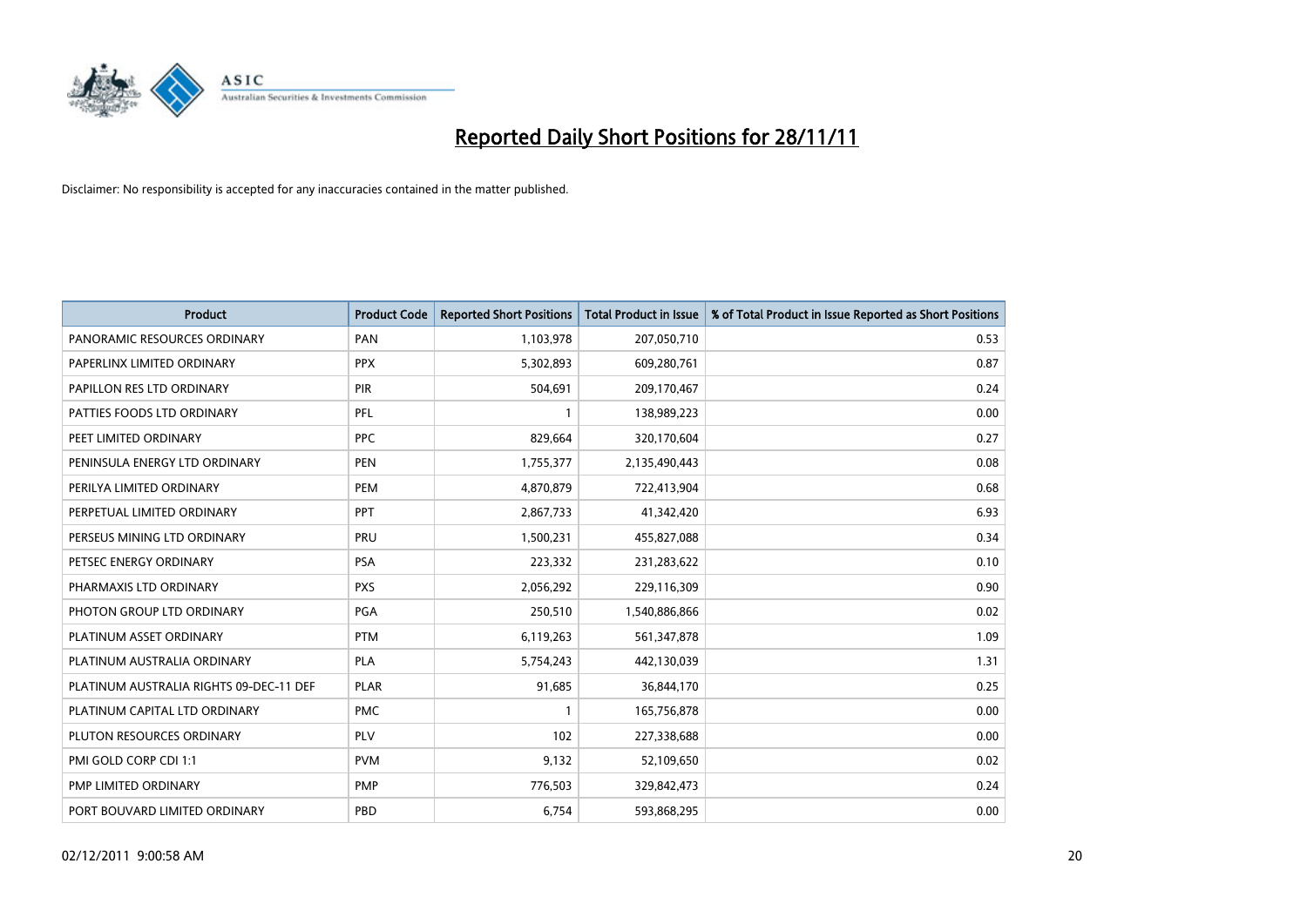

| Product                              | <b>Product Code</b> | <b>Reported Short Positions</b> | <b>Total Product in Issue</b> | % of Total Product in Issue Reported as Short Positions |
|--------------------------------------|---------------------|---------------------------------|-------------------------------|---------------------------------------------------------|
| PREMIER INVESTMENTS ORDINARY         | <b>PMV</b>          | 416,634                         | 155,062,831                   | 0.27                                                    |
| PRIMA BIOMED LTD ORDINARY            | <b>PRR</b>          | 3,319,651                       | 1,016,742,788                 | 0.32                                                    |
| PRIMARY HEALTH CARE ORDINARY         | <b>PRY</b>          | 10,962,990                      | 500,336,679                   | 2.21                                                    |
| PRIME INFR GROUP. STAPLED SECURITIES | PIH                 | 308,735                         | 351,776,795                   | 0.09                                                    |
| PRIME MEDIA GRP LTD ORDINARY         | PRT                 | 989                             | 366,330,303                   | 0.00                                                    |
| PRIMEAG AUSTRALIA ORDINARY           | PAG                 | 61,663                          | 266,394,444                   | 0.03                                                    |
| PROGEN PHARMACEUTIC ORDINARY         | PGL                 | 151,596                         | 24,709,097                    | 0.61                                                    |
| PROGRAMMED ORDINARY                  | <b>PRG</b>          | 531,095                         | 118,169,908                   | 0.44                                                    |
| PSIVIDA CORP CDI 1:1                 | <b>PVA</b>          | 8,493                           | 8,689,940                     | 0.10                                                    |
| OANTAS AIRWAYS ORDINARY              | QAN                 | 30,423,179                      | 2,265,123,620                 | 1.33                                                    |
| OBE INSURANCE GROUP ORDINARY         | QBE                 | 15,321,371                      | 1,115,545,692                 | 1.37                                                    |
| OR NATIONAL LIMITED ORDINARY         | <b>ORN</b>          | 21,799,162                      | 2,440,000,000                 | 0.87                                                    |
| ORXPHARMA LTD ORDINARY               | QRX                 | 361,860                         | 144,244,857                   | 0.25                                                    |
| <b>QUBE LOGISTICS HLDG ORDINARY</b>  | <b>QUB</b>          | 141,335                         | 803,032,897                   | 0.01                                                    |
| RAMELIUS RESOURCES ORDINARY          | <b>RMS</b>          | 3,196,799                       | 326,556,273                   | 0.97                                                    |
| RAMSAY HEALTH CARE ORDINARY          | <b>RHC</b>          | 1,199,118                       | 202,081,252                   | 0.58                                                    |
| RANGE RESOURCES LTD ORDINARY         | <b>RRS</b>          | 1,712,700                       | 1,602,030,474                 | 0.11                                                    |
| <b>RCR TOMLINSON ORDINARY</b>        | <b>RCR</b>          | 68,067                          | 133,601,005                   | 0.05                                                    |
| <b>REA GROUP ORDINARY</b>            | <b>REA</b>          | 392,969                         | 131,714,699                   | 0.30                                                    |
| <b>RECKON LIMITED ORDINARY</b>       | <b>RKN</b>          | 831,500                         | 133,354,672                   | 0.62                                                    |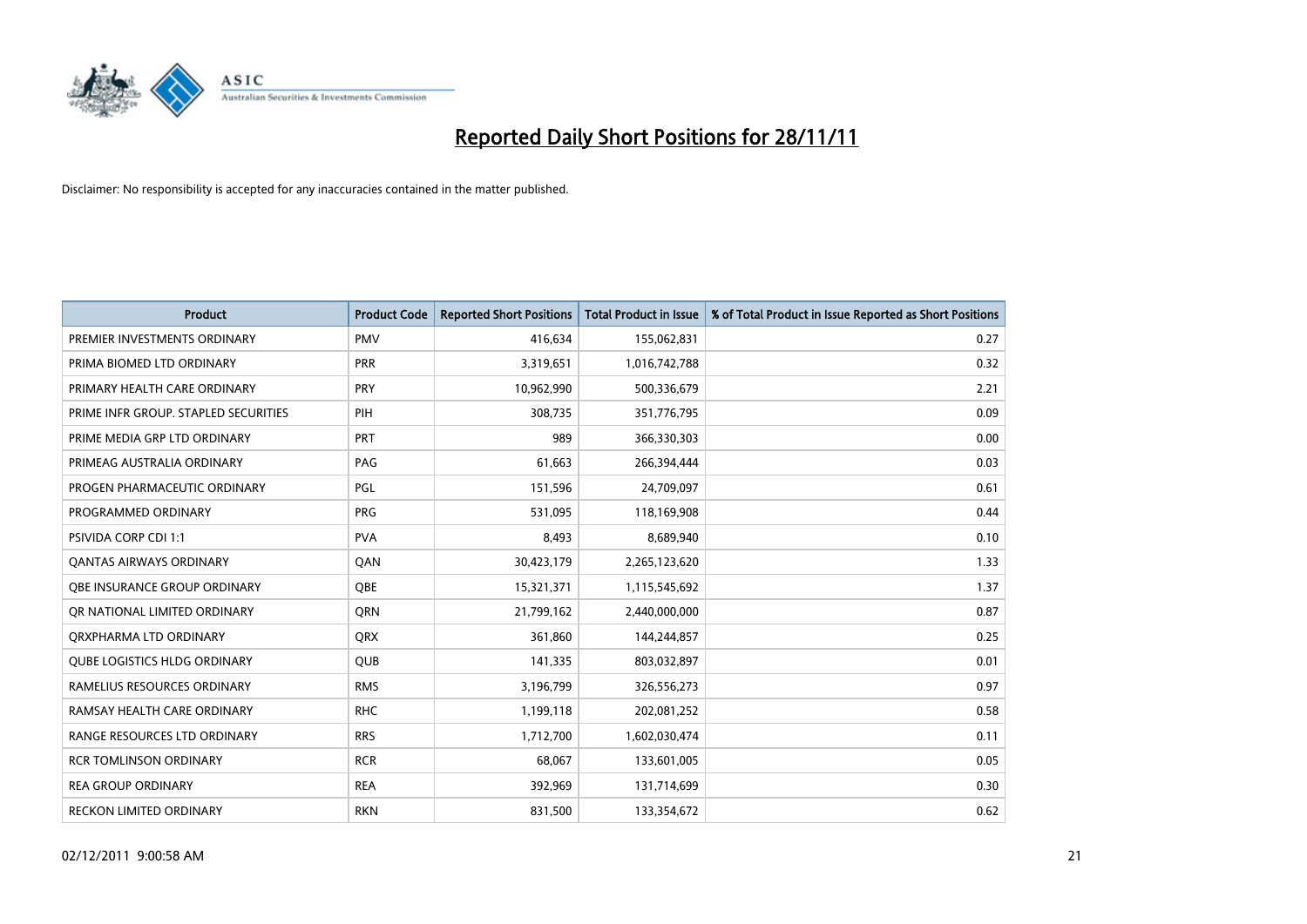

| Product                         | <b>Product Code</b> | <b>Reported Short Positions</b> | <b>Total Product in Issue</b> | % of Total Product in Issue Reported as Short Positions |
|---------------------------------|---------------------|---------------------------------|-------------------------------|---------------------------------------------------------|
| <b>RED FORK ENERGY ORDINARY</b> | <b>RFE</b>          | 7,696                           | 269,769,853                   | 0.00                                                    |
| REDBANK ENERGY LTD ORDINARY     | AEJ                 | 19                              | 786,287                       | 0.00                                                    |
| REED RESOURCES LTD ORDINARY     | <b>RDR</b>          | 466,258                         | 264,742,501                   | 0.18                                                    |
| REGIS RESOURCES ORDINARY        | <b>RRL</b>          | 1,190,738                       | 434,457,441                   | 0.29                                                    |
| RESMED INC CDI 10:1             | <b>RMD</b>          | 5,626,636                       | 1,556,242,300                 | 0.35                                                    |
| RESOLUTE MINING ORDINARY        | <b>RSG</b>          | 4,312,462                       | 475,163,489                   | 0.90                                                    |
| RESOURCE GENERATION ORDINARY    | <b>RES</b>          | 238,311                         | 262,895,652                   | 0.09                                                    |
| RETAIL FOOD GROUP ORDINARY      | <b>RFG</b>          | 7,306                           | 108,229,282                   | 0.01                                                    |
| REVERSE CORP LIMITED ORDINARY   | <b>REF</b>          | 25,141                          | 92,382,175                    | 0.03                                                    |
| REX MINERALS LIMITED ORDINARY   | <b>RXM</b>          | 1,449,206                       | 153,635,519                   | 0.93                                                    |
| RHG LIMITED ORDINARY            | <b>RHG</b>          | 56,619                          | 308,483,177                   | 0.02                                                    |
| <b>RIALTO ENERGY ORDINARY</b>   | <b>RIA</b>          | 119,977                         | 375,006,264                   | 0.03                                                    |
| RINKER GROUP LIMITED ORDINARY   | <b>RIN</b>          | 89,729                          | 898,888,785                   | 0.01                                                    |
| RIO TINTO LIMITED ORDINARY      | <b>RIO</b>          | 22,501,533                      | 435,758,720                   | 5.16                                                    |
| RIVERCITY MOTORWAY STAPLED      | <b>RCY</b>          | 132,000                         | 957,010,115                   | 0.01                                                    |
| RIVERSDALE MINING ORDINARY      | <b>RIV</b>          | 10,200                          | 244,431,186                   | 0.00                                                    |
| ROC OIL COMPANY ORDINARY        | <b>ROC</b>          | 2,258,780                       | 683,029,641                   | 0.32                                                    |
| ROYAL WOLF HOLDINGS ORDINARY    | <b>RWH</b>          | 11,000                          | 100,387,052                   | 0.01                                                    |
| SAI GLOBAL LIMITED ORDINARY     | SAI                 | 1,765,983                       | 202,259,037                   | 0.88                                                    |
| SALMAT LIMITED ORDINARY         | <b>SLM</b>          | 463,098                         | 159,802,174                   | 0.29                                                    |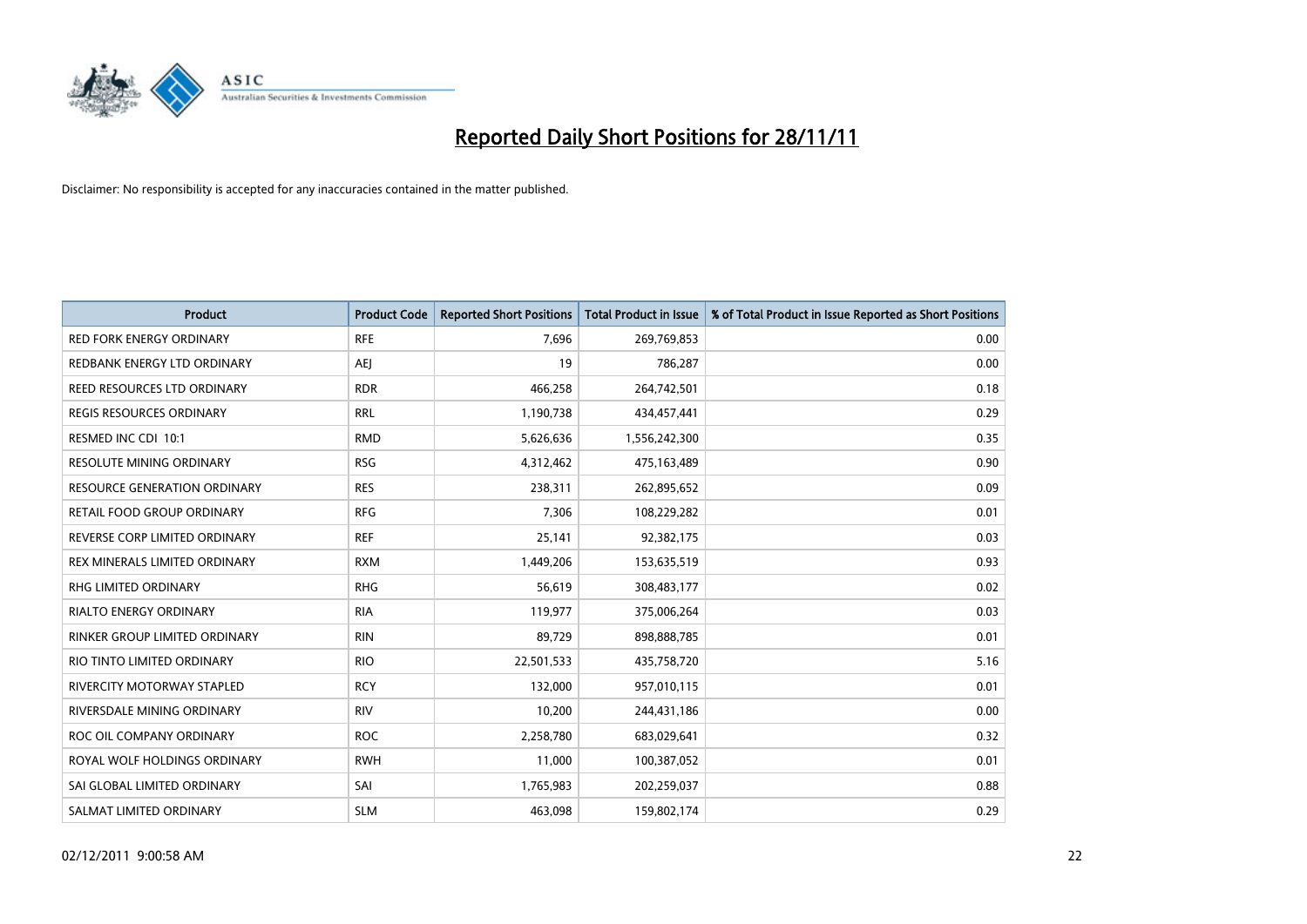

| Product                                  | <b>Product Code</b> | <b>Reported Short Positions</b> | <b>Total Product in Issue</b> | % of Total Product in Issue Reported as Short Positions |
|------------------------------------------|---------------------|---------------------------------|-------------------------------|---------------------------------------------------------|
| SAMSON OIL & GAS LTD ORDINARY            | SSN                 | 207,156                         | 1,750,183,770                 | 0.00                                                    |
| SANDFIRE RESOURCES ORDINARY              | <b>SFR</b>          | 2,469,602                       | 150,879,969                   | 1.64                                                    |
| SANTOS LTD DEF EX ESG                    | <b>STON</b>         | 13,532                          | 53,206,121                    | 0.03                                                    |
| SANTOS LTD ORDINARY                      | <b>STO</b>          | 12,020,796                      | 941,371,141                   | 1.25                                                    |
| SARACEN MINERAL ORDINARY                 | <b>SAR</b>          | 422.594                         | 593,210,240                   | 0.07                                                    |
| SEDGMAN LIMITED ORDINARY                 | <b>SDM</b>          | 331,456                         | 212,215,619                   | 0.16                                                    |
| SEEK LIMITED ORDINARY                    | <b>SEK</b>          | 15,580,241                      | 337,079,207                   | 4.64                                                    |
| SELECT HARVESTS ORDINARY                 | <b>SHV</b>          | 35,094                          | 56,392,664                    | 0.06                                                    |
| SENETAS CORPORATION ORDINARY             | <b>SEN</b>          | 756,999                         | 463,105,195                   | 0.16                                                    |
| SENEX ENERGY LIMITED ORDINARY            | <b>SXY</b>          | 400,000                         | 917,392,416                   | 0.04                                                    |
| SERVCORP LIMITED ORDINARY                | SRV                 | 26,183                          | 98,440,807                    | 0.03                                                    |
| SERVICE STREAM ORDINARY                  | <b>SSM</b>          | 344,663                         | 283,418,867                   | 0.12                                                    |
| SEVEN GROUP HOLDINGS CONV. RED. PREF.    | <b>SVWPA</b>        | 65,567                          | 4,963,640                     | 1.32                                                    |
| SEVEN GROUP HOLDINGS ORDINARY            | <b>SVW</b>          | 543,700                         | 306,410,281                   | 0.17                                                    |
| SEVEN WEST MEDIA LTD ORDINARY            | SWM                 | 2,420,688                       | 645,719,542                   | 0.37                                                    |
| SIGMA PHARMACEUTICAL ORDINARY            | <b>SIP</b>          | 12,926,317                      | 1,178,626,572                 | 1.09                                                    |
| SILEX SYSTEMS ORDINARY                   | <b>SLX</b>          | 454,700                         | 170,133,997                   | 0.26                                                    |
| SILVER LAKE RESOURCE ORDINARY            | <b>SLR</b>          | 1,147,130                       | 206,291,063                   | 0.55                                                    |
| SIMS METAL MGMT LTD ORDINARY             | SGM                 | 3,177,394                       | 207,193,497                   | 1.55                                                    |
| SINGAPORE TELECOMM. CHESS DEPOSITARY INT | SGT                 | 6,733,757                       | 188,667,418                   | 3.56                                                    |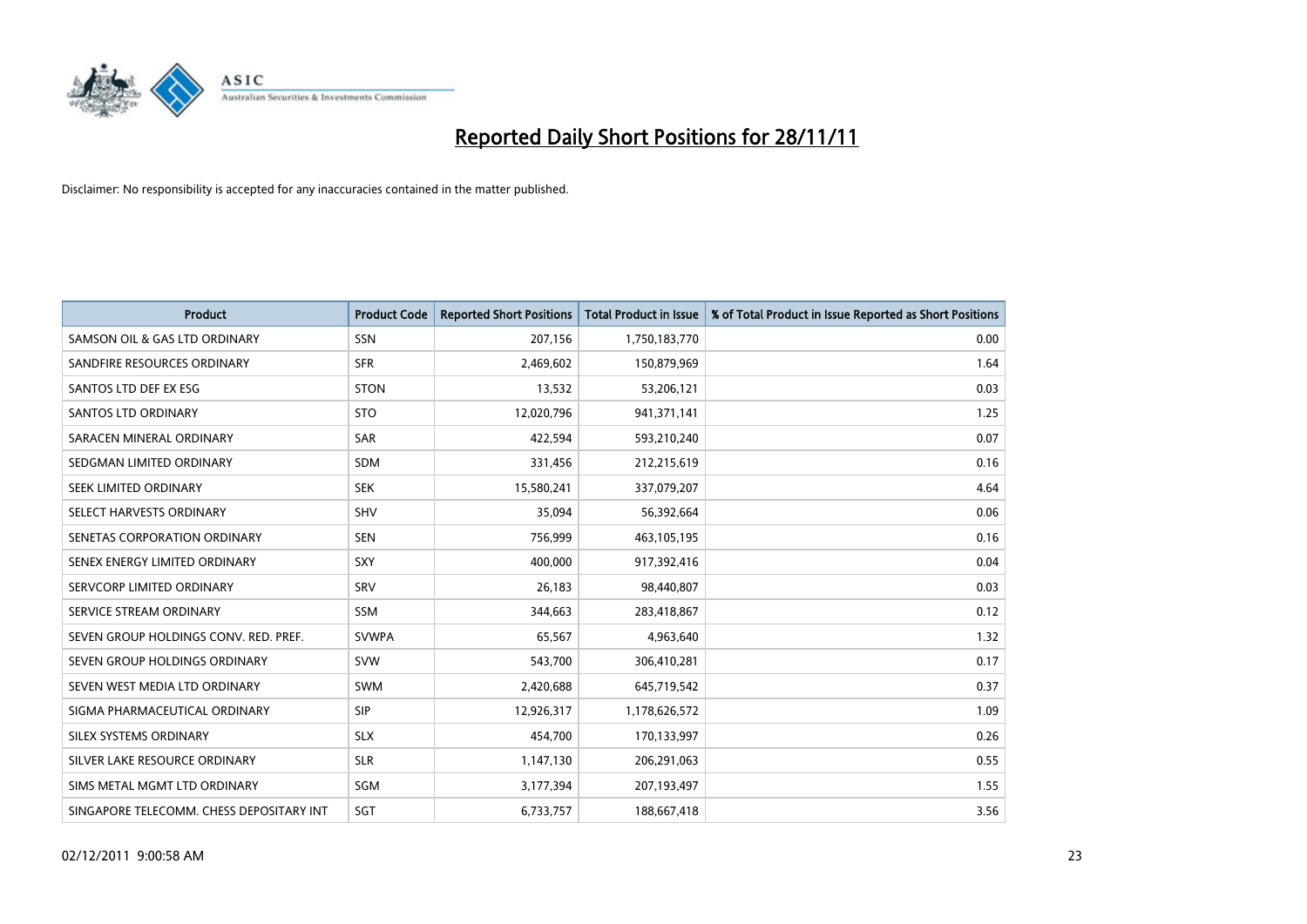

| Product                                   | <b>Product Code</b> | <b>Reported Short Positions</b> | <b>Total Product in Issue</b> | % of Total Product in Issue Reported as Short Positions |
|-------------------------------------------|---------------------|---------------------------------|-------------------------------|---------------------------------------------------------|
| SIRIUS RESOURCES NL ORDINARY              | <b>SIR</b>          | 82,500                          | 137,134,586                   | 0.06                                                    |
| SIRTEX MEDICAL ORDINARY                   | <b>SRX</b>          | 2,339                           | 55,768,136                    | 0.00                                                    |
| SKILLED GROUP LTD ORDINARY                | <b>SKE</b>          | 49,272                          | 233, 243, 776                 | 0.01                                                    |
| SMS MANAGEMENT. ORDINARY                  | <b>SMX</b>          | 98,571                          | 68,290,180                    | 0.15                                                    |
| SONIC HEALTHCARE ORDINARY                 | SHL                 | 5,578,905                       | 389,969,875                   | 1.43                                                    |
| SOUTH BOULDER MINES ORDINARY              | <b>STB</b>          | 127,885                         | 87,115,688                    | 0.14                                                    |
| SP AUSNET STAPLED SECURITIES              | <b>SPN</b>          | 3,352,385                       | 2,850,932,204                 | 0.10                                                    |
| SPARK INFRASTRUCTURE STAPLED NOTE & UNIT  | SKI                 | 16,259,639                      | 1,326,734,264                 | 1.22                                                    |
| SPARK INFRASTRUCTURE STAPLEDNOTE&UNIT DEF | <b>SKIDA</b>        | 57,370                          | 1,326,734,264                 | 0.00                                                    |
| SPDR 200 FUND ETF UNITS                   | <b>STW</b>          | 2,593                           | 52,578,556                    | 0.00                                                    |
| SPECIALTY FASHION ORDINARY                | <b>SFH</b>          | 598,437                         | 192,086,121                   | 0.32                                                    |
| SPOTLESS GROUP LTD ORDINARY               | <b>SPT</b>          | 1,226,286                       | 265,454,407                   | 0.46                                                    |
| ST BARBARA LIMITED DEFERRED SETTLEMENT    | SBMDA               | 53,144                          | 325,611,402                   | 0.02                                                    |
| ST BARBARA LIMITED ORDINARY               | SBM                 | 6,353,927                       | 325,615,389                   | 1.95                                                    |
| STAGING CONNECTIONS ORDINARY              | <b>STG</b>          | 2,917,189                       | 78,317,726                    | 3.72                                                    |
| STANMORE COAL LTD ORDINARY                | <b>SMR</b>          | 17,231                          | 89,791,402                    | 0.02                                                    |
| STARPHARMA HOLDINGS ORDINARY              | SPL                 | 1,642,449                       | 277,794,020                   | 0.59                                                    |
| STH AMERICAN COR LTD ORDINARY             | SAY                 | 9,200                           | 257,785,604                   | 0.00                                                    |
| STHN CROSS MEDIA ORDINARY                 | SXL                 | 3,782,722                       | 705,766,444                   | 0.53                                                    |
| STOCKLAND UNITS/ORD STAPLED               | SGP                 | 22,582,125                      | 2,338,995,230                 | 0.94                                                    |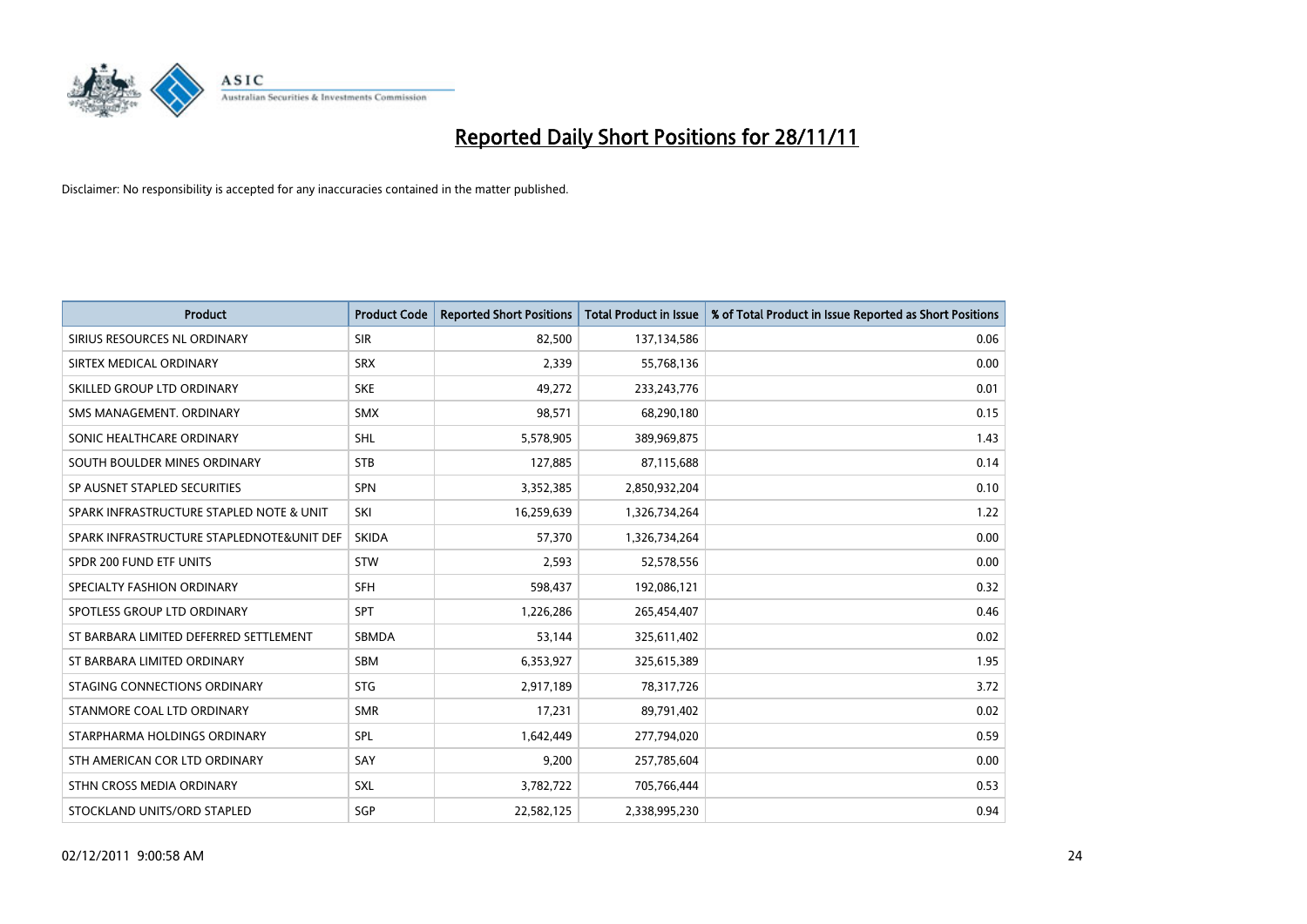

| <b>Product</b>                           | <b>Product Code</b> | <b>Reported Short Positions</b> | <b>Total Product in Issue</b> | % of Total Product in Issue Reported as Short Positions |
|------------------------------------------|---------------------|---------------------------------|-------------------------------|---------------------------------------------------------|
| STRAITS RES LTD. ORDINARY                | <b>SRQ</b>          | 485,465                         | 324,796,141                   | 0.15                                                    |
| STW COMMUNICATIONS ORDINARY              | SGN                 | 253,188                         | 363,702,471                   | 0.06                                                    |
| SUNCORP GROUP LTD DEFERRED SETTLEMENT    | <b>SUNDA</b>        | 65,800                          | 1,281,390,524                 | 0.01                                                    |
| SUNCORP GROUP LTD ORDINARY               | <b>SUN</b>          | 9,634,305                       | 1,286,600,980                 | 0.73                                                    |
| SUNDANCE ENERGY ORDINARY                 | <b>SEA</b>          | 204,488                         | 277,098,474                   | 0.08                                                    |
| SUNDANCE RESOURCES ORDINARY              | <b>SDL</b>          | 5,911,298                       | 2,902,422,169                 | 0.20                                                    |
| SUNLAND GROUP LTD ORDINARY               | <b>SDG</b>          | 38,698                          | 201,578,526                   | 0.02                                                    |
| SUPER RET REP LTD ORDINARY               | <b>SUL</b>          | 2,353,360                       | 185,306,121                   | 1.26                                                    |
| SWICK MINING ORDINARY                    | <b>SWK</b>          | 1,548                           | 236,724,970                   | 0.00                                                    |
| SYMEX HOLDINGS ORDINARY                  | SYM                 | 6,633                           | 191,593,493                   | 0.00                                                    |
| TABCORP HOLDINGS LTD ORDINARY            | <b>TAH</b>          | 5,061,968                       | 712,805,880                   | 0.71                                                    |
| <b>TALENT2 INTERNATION ORDINARY</b>      | <b>TWO</b>          | 7                               | 147,349,701                   | 0.00                                                    |
| TAP OIL LIMITED ORDINARY                 | TAP                 | 3,187,539                       | 240,995,311                   | 1.32                                                    |
| TASSAL GROUP LIMITED ORDINARY            | <b>TGR</b>          | 110,937                         | 146,304,404                   | 0.07                                                    |
| <b>TATTS GROUP LTD ORDINARY</b>          | <b>TTS</b>          | 12,643,125                      | 1,340,758,701                 | 0.94                                                    |
| TELECOM CORPORATION ENT. CHORUS LIMITED  | <b>TELXE</b>        | 10,538                          | 384,988,771                   | 0.00                                                    |
| <b>TELECOM CORPORATION ORDINARY</b>      | <b>TEL</b>          | 10,542,303                      | 1,925,409,579                 | 0.52                                                    |
| TELSTRA CORPORATION. INSTALMENT RECEIPTS | <b>TLSCA</b>        | 5,101,329                       | 4,116,479,758                 | 0.12                                                    |
| TELSTRA CORPORATION, ORDINARY            | <b>TLS</b>          | 31,179,205                      | 12,443,074,357                | 0.24                                                    |
| TEN NETWORK HOLDINGS ORDINARY            | <b>TEN</b>          | 50,746,275                      | 1,045,236,720                 | 4.84                                                    |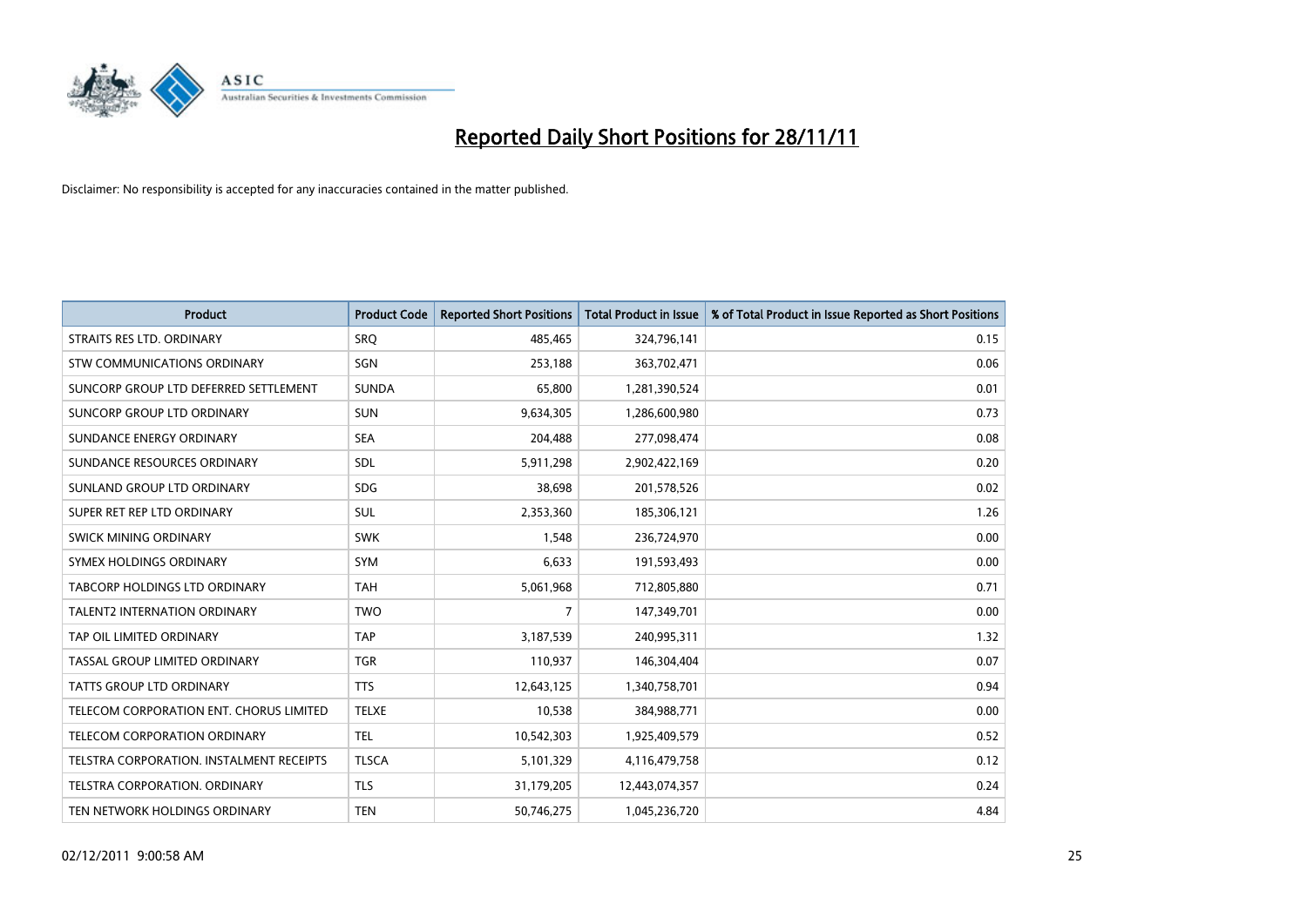

| Product                              | <b>Product Code</b> | <b>Reported Short Positions</b> | <b>Total Product in Issue</b> | % of Total Product in Issue Reported as Short Positions |
|--------------------------------------|---------------------|---------------------------------|-------------------------------|---------------------------------------------------------|
| TERANGA GOLD CORP CDI 1:1            | <b>TGZ</b>          | 221,931                         | 153,870,012                   | 0.13                                                    |
| TFS CORPORATION LTD ORDINARY         | <b>TFC</b>          | 90,164                          | 279,621,829                   | 0.03                                                    |
| THAKRAL HOLDINGS GRP ORDINARY/UNIT   | <b>THG</b>          | $\overline{2}$                  | 585,365,014                   | 0.00                                                    |
| THE REJECT SHOP ORDINARY             | <b>TRS</b>          | 1,561,334                       | 26,071,170                    | 5.98                                                    |
| THOR MINING PLC CHESS DEPOSITARY 1:1 | <b>THR</b>          | 2,307                           | 222,489,120                   | 0.00                                                    |
| THORN GROUP LIMITED ORDINARY         | <b>TGA</b>          | 79,646                          | 146,091,970                   | 0.05                                                    |
| <b>TIGER RESOURCES ORDINARY</b>      | <b>TGS</b>          | 1,242,003                       | 671,110,549                   | 0.17                                                    |
| TIMBERCORP LIMITED ORDINARY          | <b>TIM</b>          | 90,074                          | 352,071,429                   | 0.02                                                    |
| <b>TISHMAN SPEYER UNITS</b>          | <b>TSO</b>          | 62,609                          | 338,440,904                   | 0.02                                                    |
| TNG LIMITED ORDINARY                 | <b>TNG</b>          | 4,321                           | 284,803,062                   | 0.00                                                    |
| TOLL HOLDINGS LTD ORDINARY           | <b>TOL</b>          | 22,709,705                      | 717,133,875                   | 3.18                                                    |
| TORO ENERGY LIMITED ORDINARY         | <b>TOE</b>          | 35,404                          | 975,436,676                   | 0.00                                                    |
| TOWER LIMITED ORDINARY               | <b>TWR</b>          | 689,519                         | 265,176,580                   | 0.26                                                    |
| <b>TOX FREE SOLUTIONS ORDINARY</b>   | <b>TOX</b>          | 14,801                          | 97,626,882                    | 0.01                                                    |
| TPG TELECOM LIMITED ORDINARY         | <b>TPM</b>          | 3,722,463                       | 783,895,606                   | 0.48                                                    |
| <b>TRANSFIELD SERVICES ORDINARY</b>  | <b>TSE</b>          | 4,449,344                       | 548,357,906                   | 0.82                                                    |
| TRANSPACIFIC INDUST. DEFERRED        | <b>TPIAI</b>        | 20,604                          | 618,000,000                   | 0.00                                                    |
| TRANSPACIFIC INDUST, ORDINARY        | <b>TPI</b>          | 4,564,143                       | 1,490,155,467                 | 0.30                                                    |
| TRANSURBAN GROUP TRIPLE STAPLED SEC. | <b>TCL</b>          | 3,453,651                       | 1,450,874,876                 | 0.22                                                    |
| TREASURY WINE ESTATE ORDINARY        | <b>TWE</b>          | 12,045,165                      | 647,227,144                   | 1.86                                                    |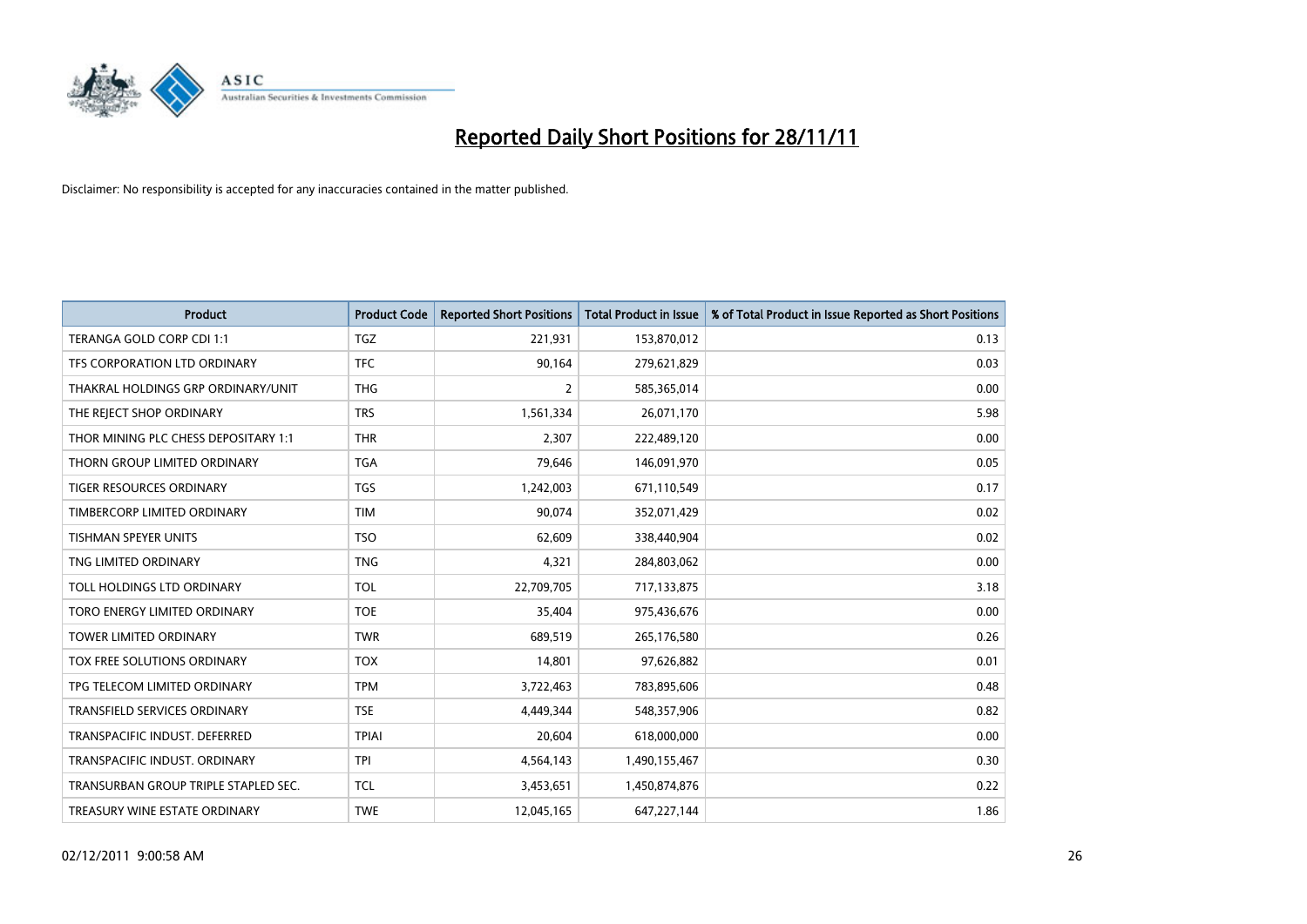

| Product                                   | <b>Product Code</b> | <b>Reported Short Positions</b> | <b>Total Product in Issue</b> | % of Total Product in Issue Reported as Short Positions |
|-------------------------------------------|---------------------|---------------------------------|-------------------------------|---------------------------------------------------------|
| TRINITY GROUP STAPLED SECURITIES          | <b>TCO</b>          | 3,419                           | 193,235,631                   | 0.00                                                    |
| TROY RESOURCES NL ORDINARY                | <b>TRY</b>          | 89,319                          | 88,149,823                    | 0.10                                                    |
| UGL LIMITED ORDINARY                      | <b>UGL</b>          | 4,592,258                       | 166,047,171                   | 2.73                                                    |
| UNILIFE CORPORATION CDI 6:1               | <b>UNS</b>          | 1,245,553                       | 260,848,758                   | 0.48                                                    |
| VALAD PROPERTY GROUP STAPLED US PROHIBIT. | <b>VPG</b>          | 3,802,003                       | 115,821,048                   | 3.28                                                    |
| <b>VDM GROUP LIMITED ORDINARY</b>         | <b>VMG</b>          | 11,116                          | 932,485,103                   | 0.00                                                    |
| <b>VENTURE MINERALS ORDINARY</b>          | <b>VMS</b>          | 346,955                         | 221,093,592                   | 0.15                                                    |
| VIEW RESOURCES LTD ORDINARY               | <b>VRE</b>          | 1,760                           | 881,953,670                   | 0.00                                                    |
| VILLAGE ROADSHOW LTD ORDINARY             | <b>VRL</b>          | 553                             | 151,484,285                   | 0.00                                                    |
| <b>VIRGIN BLUE HOLDINGS ORDINARY</b>      | <b>VBA</b>          | 38,546,748                      | 2,210,197,600                 | 1.73                                                    |
| VISION GROUP HLDGS ORDINARY               | <b>VGH</b>          | 78,000                          | 74,520,926                    | 0.10                                                    |
| <b>VITA GROUP LTD ORDINARY</b>            | <b>VTG</b>          | 75,190                          | 142,499,800                   | 0.05                                                    |
| VITERRA INC CDI 1:1                       | <b>VTA</b>          | 3,828                           | 68,629,939                    | 0.01                                                    |
| <b>WATPAC LIMITED ORDINARY</b>            | <b>WTP</b>          | 87,391                          | 185,160,973                   | 0.04                                                    |
| <b>WDS LIMITED ORDINARY</b>               | <b>WDS</b>          | 701                             | 144,740,614                   | 0.00                                                    |
| WEBJET LIMITED ORDINARY                   | <b>WEB</b>          | 51,982                          | 73,180,426                    | 0.07                                                    |
| WESFARMERS LIMITED ORDINARY               | <b>WES</b>          | 23,449,846                      | 1,005,852,841                 | 2.30                                                    |
| WESFARMERS LIMITED PARTIALLY PROTECTED    | <b>WESN</b>         | 1,307,894                       | 151,219,321                   | 0.87                                                    |
| WESTERN AREAS NL ORDINARY                 | <b>WSA</b>          | 11,497,361                      | 179,735,899                   | 6.39                                                    |
| WESTERN DESERT RES. ORDINARY              | <b>WDR</b>          | 948                             | 207,477,648                   | 0.00                                                    |